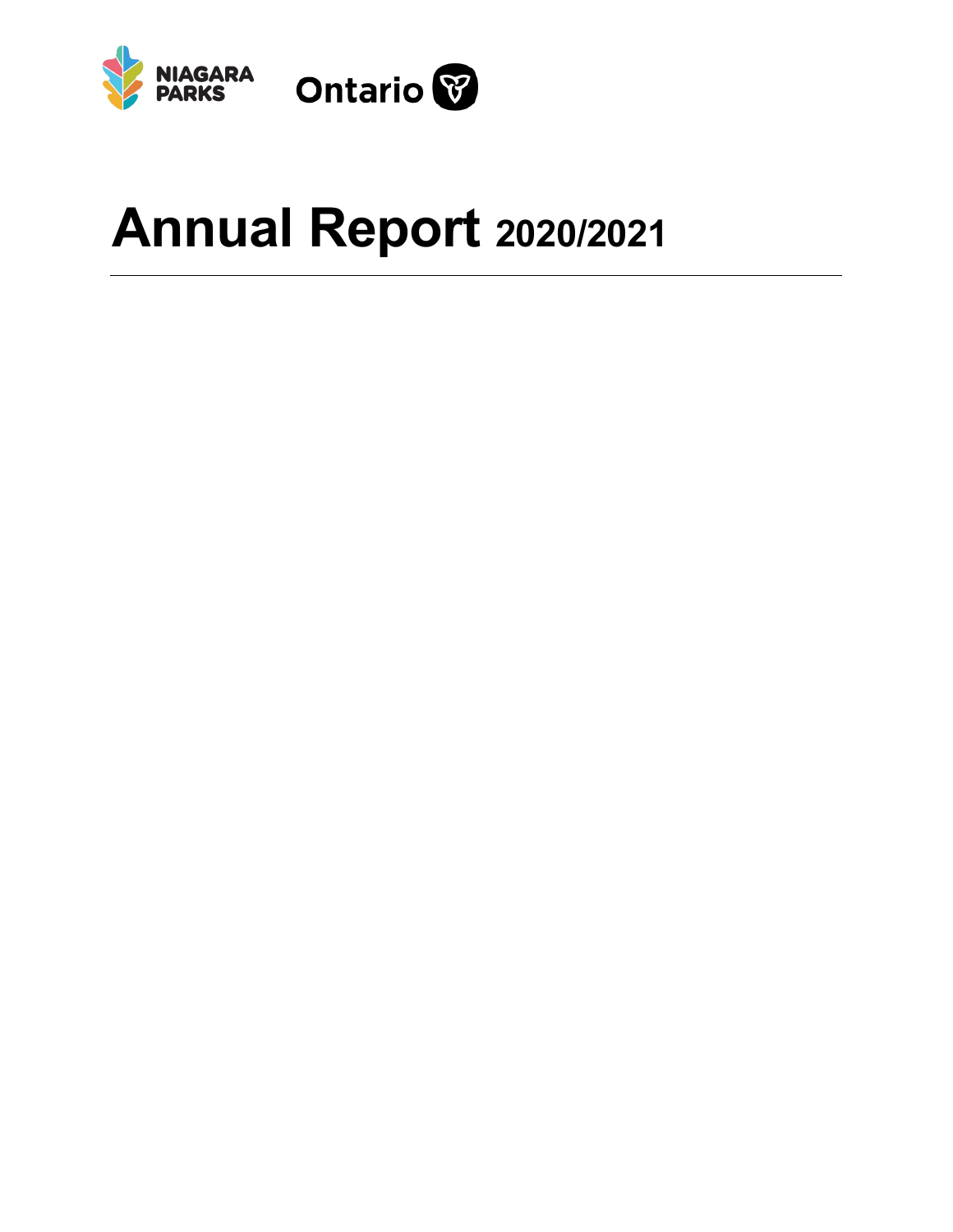### Table of Contents

| The Niagara Parks Commission Our Role & Mandate          | 3  |
|----------------------------------------------------------|----|
| The Commissioners                                        | 4  |
| A Message from the Chair                                 | 5  |
| 10-year Strategic Plan                                   | 8  |
| 2020/2021 Year in Review                                 | 9  |
| Economic Performance – General Overview                  | 15 |
| Economic Performance: Outcome-Based Performance Measures | 18 |
| Economic Performance - Risk Analysis                     | 24 |
| <b>Business Climate</b>                                  | 27 |
| Niagara Parks Attendance                                 | 29 |
| <b>Commissioner Remuneration</b>                         | 30 |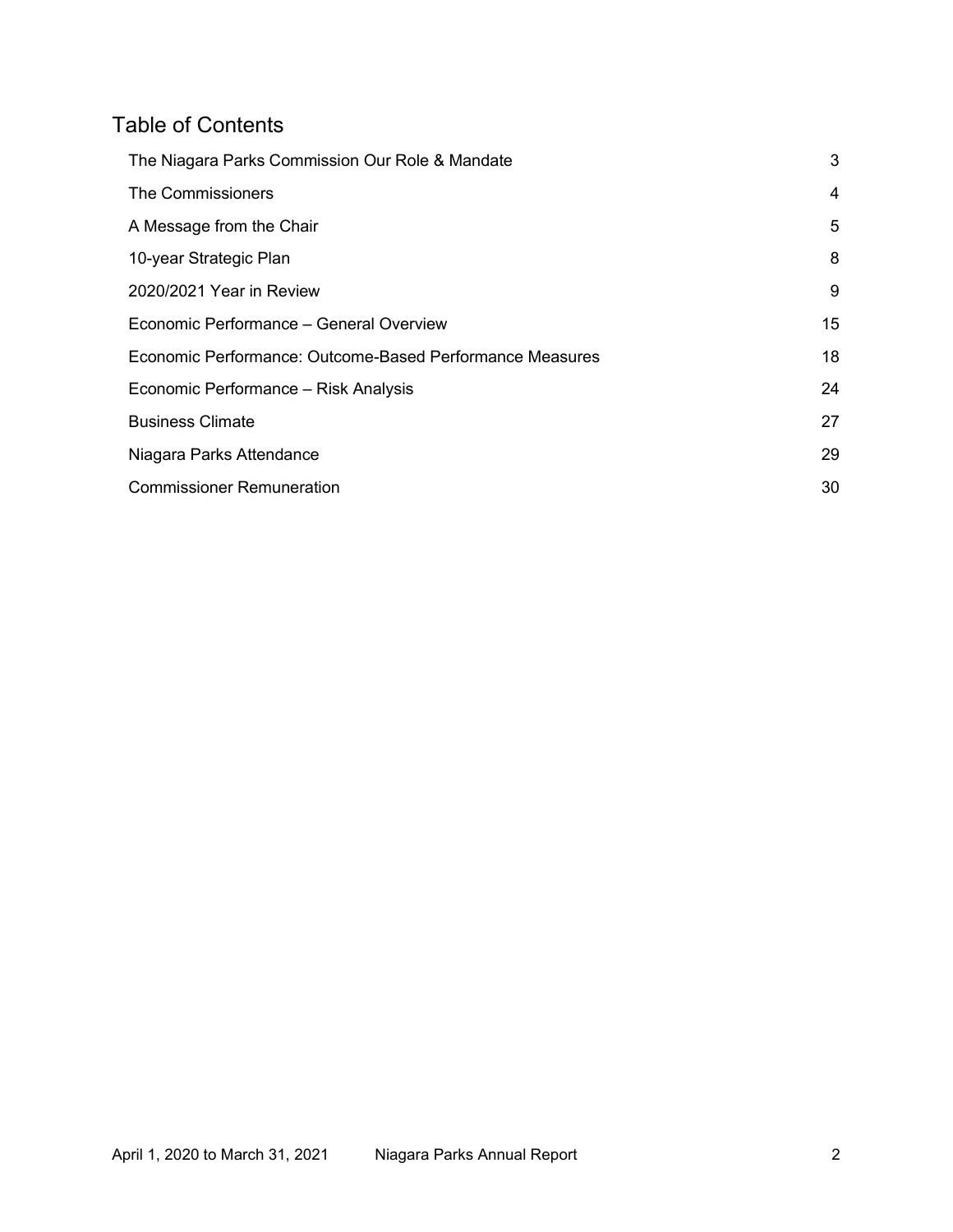# <span id="page-2-0"></span>**The Niagara Parks Commission Our Role & Mandate**

Niagara is a region steeped in history and blessed by geography. As steward of one of the world's greatest natural wonders, The Niagara Parks Commission plays a key role in maintaining, protecting and showcasing the grandeur of the Falls, as well as the entire Niagara River corridor, while contributing to the economic growth and success of the Niagara region and Ontario.

As a self-funded agency of the provincial government, Niagara Parks is responsible for the maintenance of 1,325 hectares of parkland, stretching 56 kilometres along the Niagara River corridor from Lake Erie to Lake Ontario.

 Our mandate remains the same as it was when the Commission was first established in 1885: to the enjoyment of visitors while maintaining financial self-sufficiency. preserve and promote the natural beauty and cultural heritage along the Niagara River corridor for the enjoyment of visitors while maintaining financial self-sufficiency.<br>April 1, 2020 to March 31, 2021 Niagara Parks Annual Report 3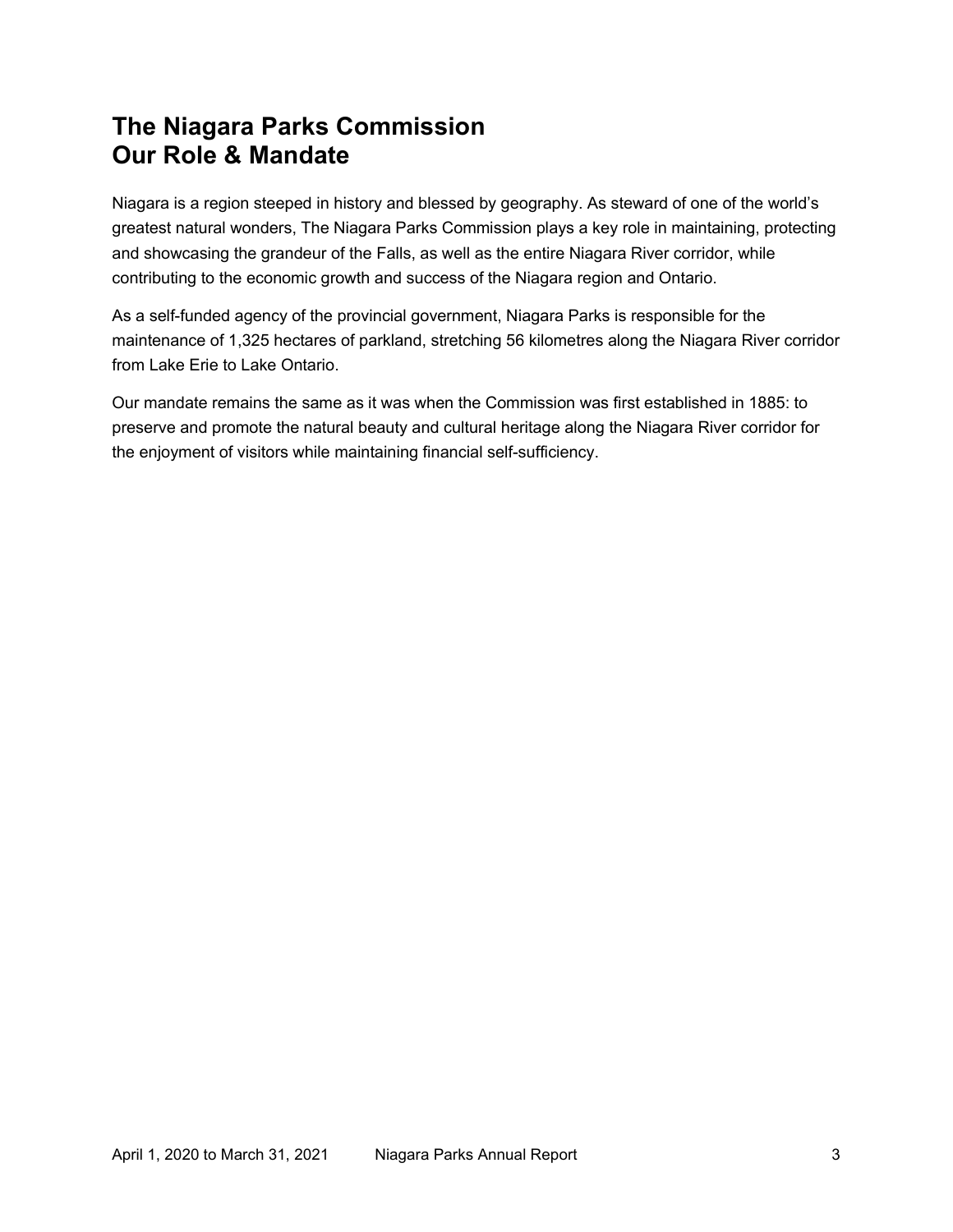# <span id="page-3-0"></span>**The Commissioners**

| <b>Sandie Bellows, Chair</b>        | Appointed Commissioner October 17, 2018<br>Appointed Chair January 17, 2019<br>Term expires September 16, 2021 |
|-------------------------------------|----------------------------------------------------------------------------------------------------------------|
| <b>April Jeffs, Vice Chair</b>      | Appointed Vice Chair January 31, 2019<br>Term expires January 30, 2022                                         |
| <b>Eldon Bennett, Commissioner</b>  | Appointed May 10, 2017<br>Term expired May 9, 2020                                                             |
| Sylvie Chartrand-Rafi, Commissioner | Appointed March 21, 2018<br>Term expired March 20, 2021                                                        |
| <b>Graham Coveney, Commissioner</b> | Appointed February 28, 2019<br>Term expires February 27, 2022                                                  |
| Natasha Dicienzo, Commissioner      | Appointed May 2, 2019<br>Term expires May 1, 2022                                                              |
| Jim Diodati, Commissioner           | (Regional Municipality of Niagara nominee)<br>Appointed February 25, 2015<br>Term expires November 25, 2021    |
| <b>Betty Disero, Commissioner</b>   | (Town of Niagara-on-the-Lake nominee)<br>Appointed February 21, 2019<br>Term expires November 25, 2021         |
| Jessica Friesen, Commissioner       | Appointed April 16, 2020<br>Term expires April 15, 2023                                                        |
| Lois Anne Giles, Commissioner       | Appointed June 20, 2012<br>Term expires August 15, 2022                                                        |
| <b>Vincent Kerrio, Commissioner</b> | (City of Niagara Falls nominee)<br>Appointed April 18, 2007<br>Term expires November 30, 2021                  |
| Wayne Redekop, Commissioner         | (Town of Fort Erie nominee)<br>Appointed February 25, 2015<br>Term expires November 25, 2021                   |
| <b>Ted Salci, Commissioner</b>      | Appointed July 9, 2020<br>Term expires July 8, 2023                                                            |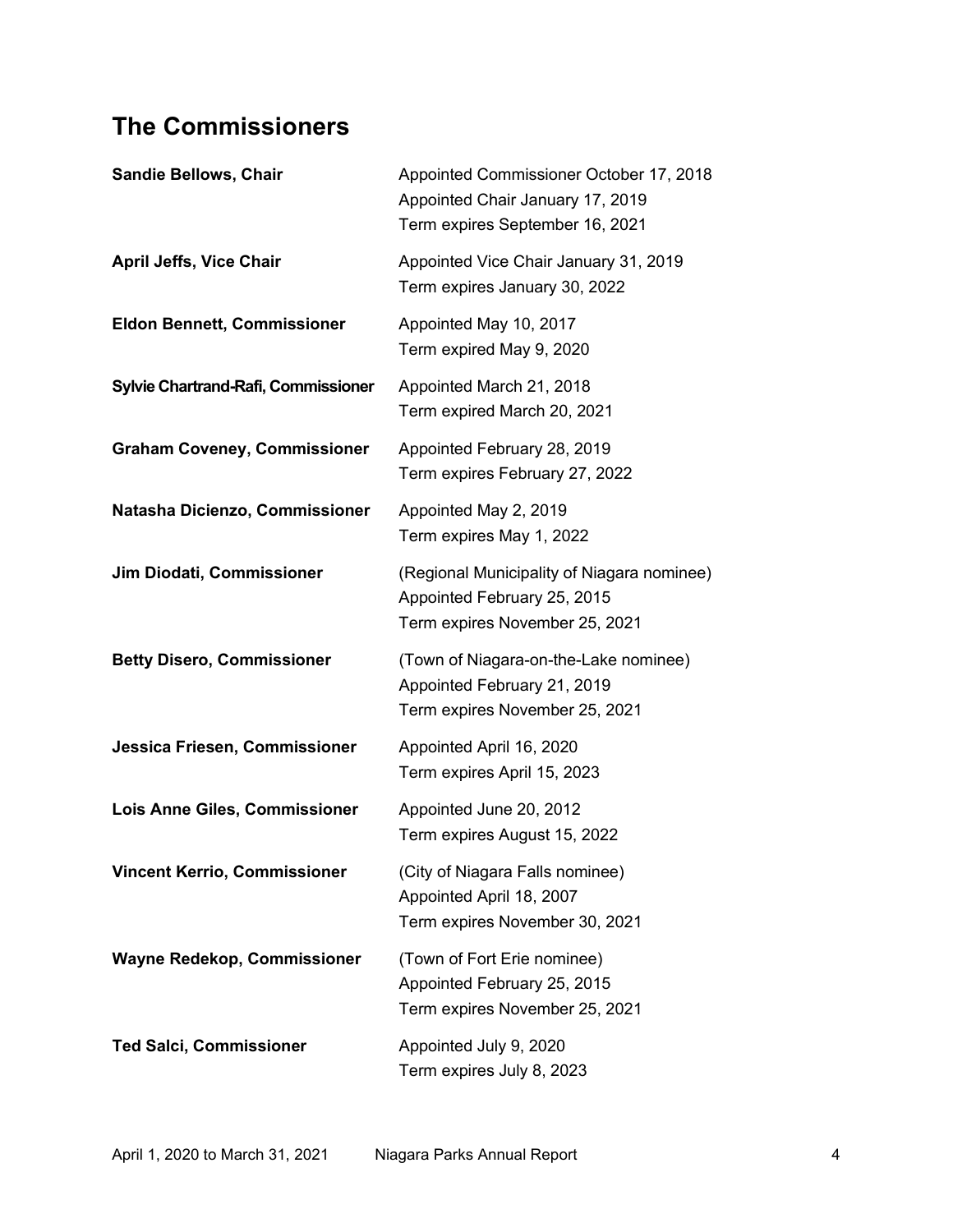# <span id="page-4-0"></span>**A Message from the Chair**

As the Chair of The Niagara Parks Commission, it is my pleasure to present the 2020/21 Annual Report on behalf of the dedicated staff and board members who serve this organization.

Since 1885, Niagara Parks' mandate has remained unchanged – to protect and preserve the lands along the Niagara River corridor from Lake Erie to Lake Ontario. As the environmental and cultural stewards of this land, it is our responsibility to protect its natural features and promote our rich heritage, culture and lifestyle, all while contributing to the economic growth and success of both the Niagara region and the province.

Our 2019/20 fiscal year saw a new record high of \$127 million in gross revenue but also ended with uncertainty as our public-facing operations closed on Friday, March 13, 2020, as a result of the COVID-19 pandemic. The year that followed was an unprecedented one for both our organization and the entire world.

 While every industry was impacted by the pandemic, as our Minister, the Honourable Lisa MacLeod that severely impacted our visitation and revenues during the summer months of 2020 and has said, "Ontario's heritage, sport, tourism and culture industries were among the first and hardest hit by the COVID-19 pandemic – and will take the longest to recover." Public health measures implemented to protect the health of Canadians resulted in closed borders and restrictions on travel eventually led to another full closure of our sites and attractions on December 26, 2020, which would carry through the remainder of the fiscal year.

The unprecedented challenges of the COVID-19 pandemic in relation to Niagara Parks are lengthy and ongoing. However, as we conclude this fiscal year, I felt it was important to highlight our persistence in overcoming these obstacles to continue delivering on our mandate and to thank all of the remarkable people who have worked tirelessly to make that possible.

 covering the mounting costs of investments in health and safety measures implemented in response The leadership of our Premier Doug Ford and Minister Lisa MacLeod in stewarding us through every step of this crisis has been nothing short of exceptional and there is no better example of their commitment to Niagara Parks than the emergency stabilization grant for our organization that was announced by Minister MacLeod on December 4, 2020, at our Floral Showhouse. This historic support ensured that Niagara Parks could meet its immediate financial obligations, while also to COVID-19, providing an essential lifeline during our time of greatest need.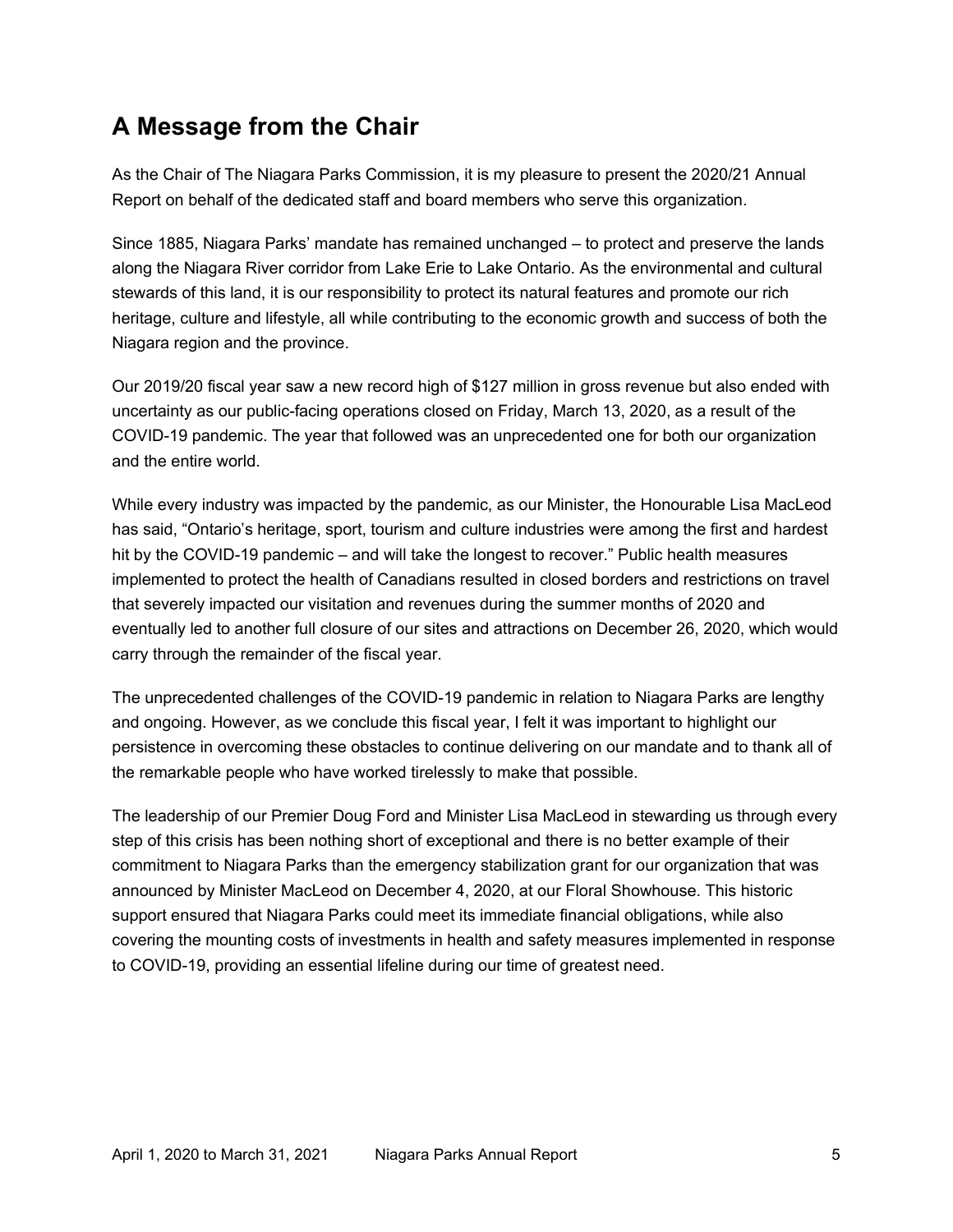Paper Reconnecting Ontarians: Re-emerging as a Global Leader, provided an essential framework Beyond financial support, Minister MacLeod has been a steadying presence and constant advocate for the tourism industry at every opportunity while also providing leadership and invaluable guidance as we planned for our eventual recovery. The principles and ideas outlined in her insightful White for our board and staff to pursue goals that will deliver both social and economic value to Ontarians, with this work already well underway.

 has been the first consideration in all our operational decisions at Niagara Parks. In planning our initial reopening in 2020, we implemented a cross departmental COVID Response Team to develop From the outset of the COVID-19 pandemic, ensuring the health and safety of our guests and staff a comprehensive plan that would guide our measures and protocols. This approach provided the foundation for our successful achievement of the Safe Travels Stamp from the World Travel & Tourism Council, demonstrating our commitment to delivering the highest levels of health and hygiene measures and protocols.

Supporting health and wellness goes beyond considerations of cleanliness and protective equipment. The past year further reinforced how crucial our public green spaces are to supporting the mental health and physical wellbeing of our local community. Despite limited visitation from outside the province, we witnessed record numbers of people enjoying nature on our property and taking advantage of the world-class outdoor recreation facilities we offer at Niagara Parks, including our championship golf courses and hiking trails.

 As a global tourism destination that typically welcomes millions of international visitors each year, at times it can be overlooked how closely we work with the four municipalities that encompass our lands. The events of this past year have further strengthened our connections to our local formal updates to our municipal councils of the City of Niagara Falls, Town of Niagara-on-the-Lake and Town of Fort Erie along with Niagara Regional Council and key community organizations community and we have made ongoing efforts to ensure we communicate and collaborate with them as effectively as possible. In support of this goal, I, along with our CEO David Adames, provided including local Rotary clubs.

 Black History Speaker Series received an incredible response with well-attended sessions as did our The environment that our organization operated in through much of the 2020/21 fiscal year was unique given that for much of the time we were unable to welcome guests to visit us in person. Our staff quickly pivoted to expand our digital offerings with new virtual programming that continued to keep our audiences engaged while supporting important partners in our community. Our virtual Virtual Golf Fitness Workshops. These efforts further demonstrated the power of technology to keep us connected with our guests, especially when in-person events were not possible.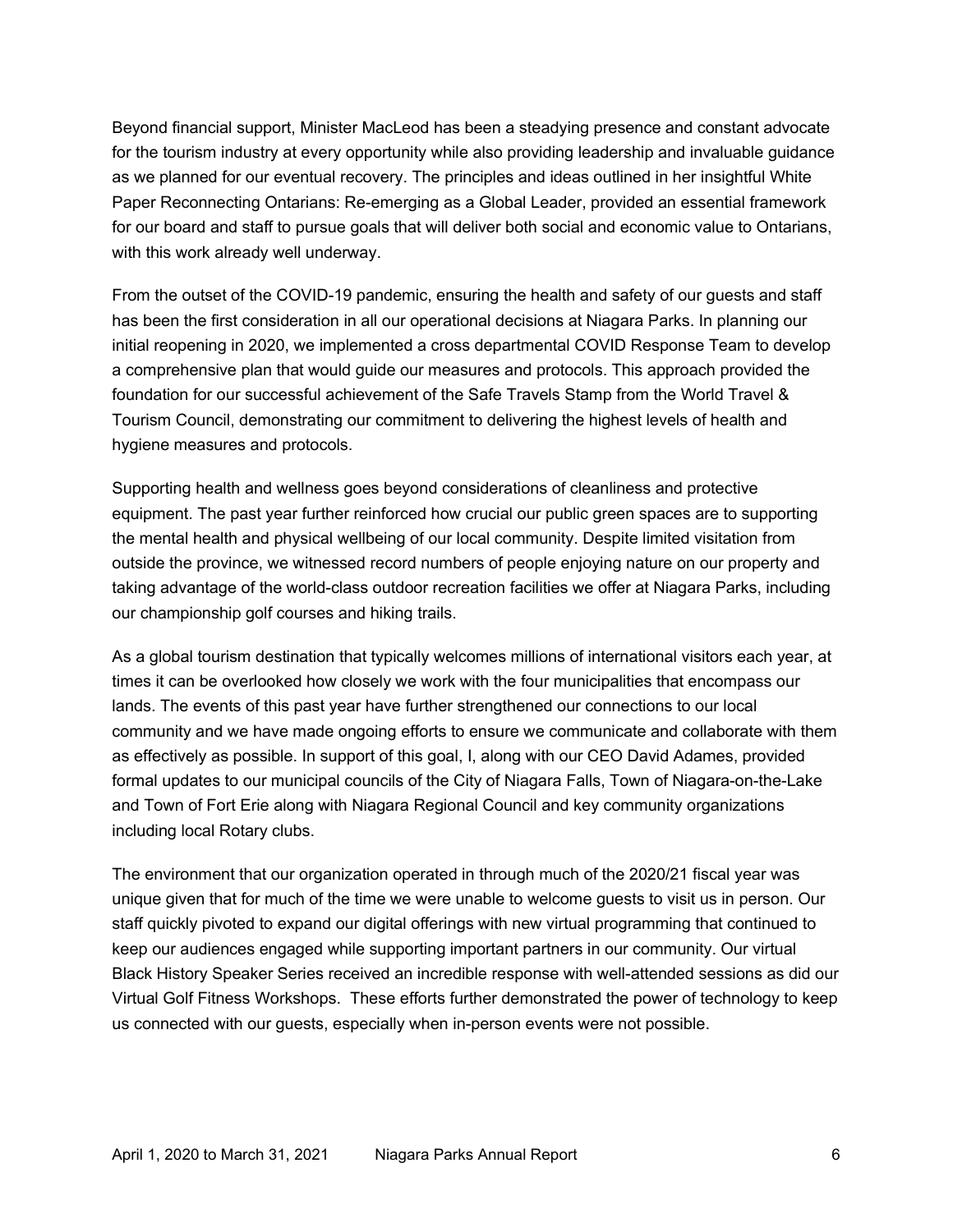continuing to foster relationships with our partners including Parks Canada and Brock University's While our public-facing operations were closed for significant portions of the year, our commitment to our role as the environmental stewards of the Niagara River Corridor remained unchanged. We made significant progress toward our ongoing efforts to support habitats for species at risk and invested further in the restoration of our coastal wetlands habitats along the Niagara River, while Environmental Sustainability Research Centre.

 structures has been a key part of our long-term vision and 10-year Strategic Plan. In June of 2020, The unique environmental features of Niagara Parks' lands, from the imposing walls of the Great Gorge to the winding white water of the Niagara River, and of course, the Falls themselves, have been recognized and celebrated across the world for generations. However, we are also home to some incredible examples of built heritage, including the three historic decommissioned hydroelectric power plants located on Niagara Parks land. The adaptive reuse of these outstanding our Minister Lisa MacLeod officially announced that a \$25 million loan had been secured through the Ontario Financing Authority to transform the "Canadian Niagara Power generating station" into a multi-faceted visitor experience and Niagara's newest landmark attraction.

It cannot be overstated how important this project has been to our entire team at Niagara Parks and for the Niagara Falls destination as a whole over the past year. The Niagara Parks Power Station has become a symbol of hope and optimism for the future of tourism in our region. The speed at which our staff have worked in keeping this one-of-a-kind project on time and on budget is truly remarkable and I could not be more excited to open our doors to the public officially in the summer of 2021!

 As we continue with our recovery process moving forward, our role as a leading destination and key Canada Games, which will host their closing ceremonies in Queen Victoria Park, as well as their golf demand driver for tourism in Ontario will be more important than ever. We will continue to work with our Ministry, sister agencies and destination partners to identify and explore new opportunities to support the tourism industry. I am proud to serve on the Board of Directors for the Niagara 2022 competitions at our Legends on the Niagara facility.

The 2020/21 fiscal year was a test of our strength and resolve as an organization. With the support of our Premier and Ministry, and the dedication of the board and staff, I am proud to say that we have met this challenge and are ready to move forward with our recovery. This process will take time; however, I am confident that the plans we have implemented along with the addition of new world-class experiences like the Niagara Parks Power Station will position us well to deliver on our mandate, while contributing to Ontario's spectacular double bottom line of economic and social prosperity.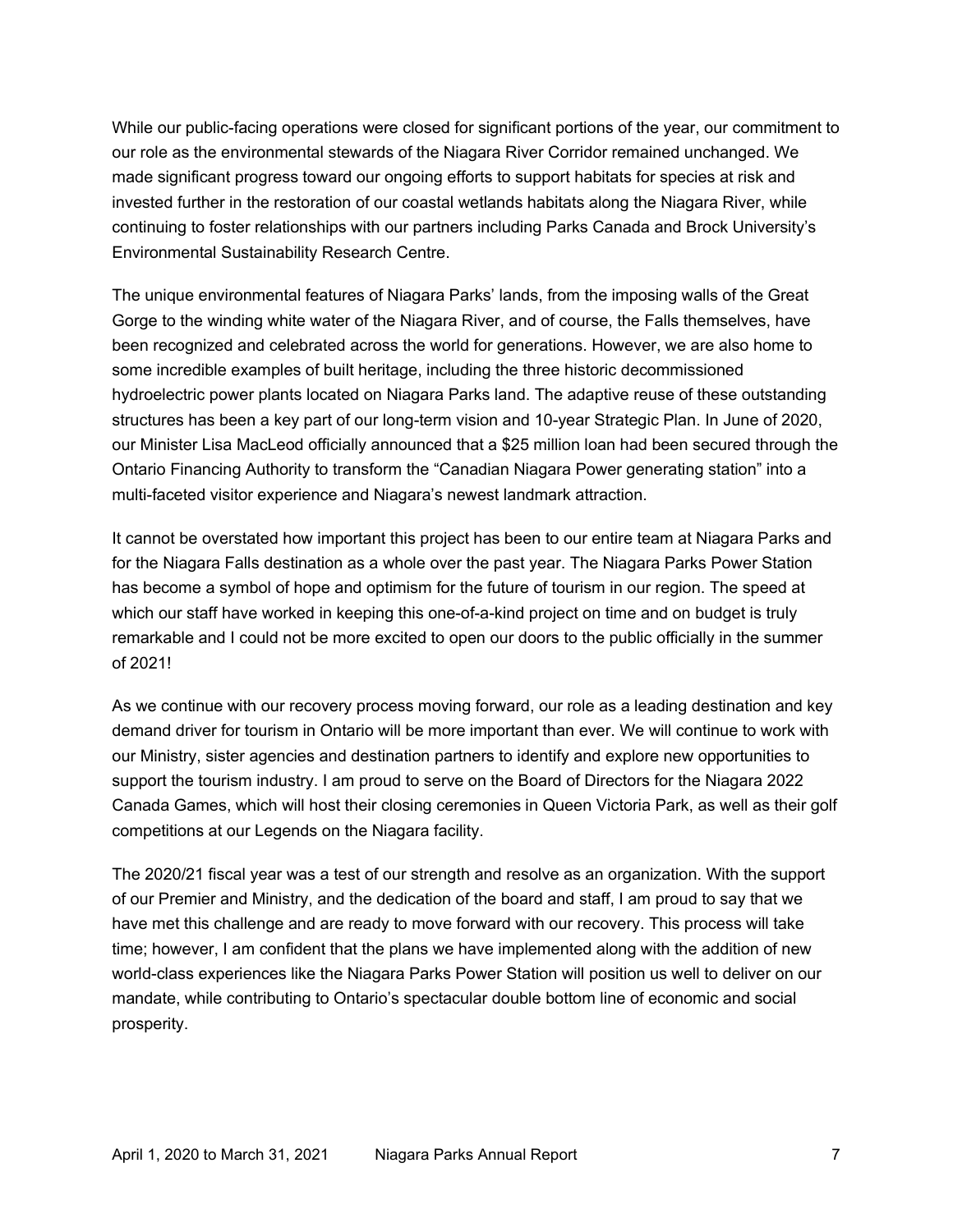# <span id="page-7-0"></span>**10-year Strategic Plan**

 **Vision:** Niagara Parks is guided by its board approved 2018-2028 Strategic Plan. The vision of this plan has Niagara Parks striving to become:

- an innovative example of sustainability as the environmental and cultural stewards of the Niagara River corridor;
- a welcoming, accessible and inspiring place offering world-class experiences;
- a source of national pride and identity; as well as,
- one of the most spectacular parks in the world.

**Themes:** In order to fully embody the vision and direction of Niagara Parks, the 10-Year Strategic Plan presents four themes to direct Niagara Parks' efforts, which were exemplified by the work undertaken by Niagara Parks over the course of the 2020/21 year.

These themes include:

- Preserving and showcasing our rich heritage, culture and lifestyle;
- Leveraging and activating our natural wonders and iconic experiences;
- Supporting a dynamic business environment with a focus on attracting investment, connection to local communities, job creation and economic well-being; and,
- $\bullet$ • Taking experiences, services and hospitality to the next level.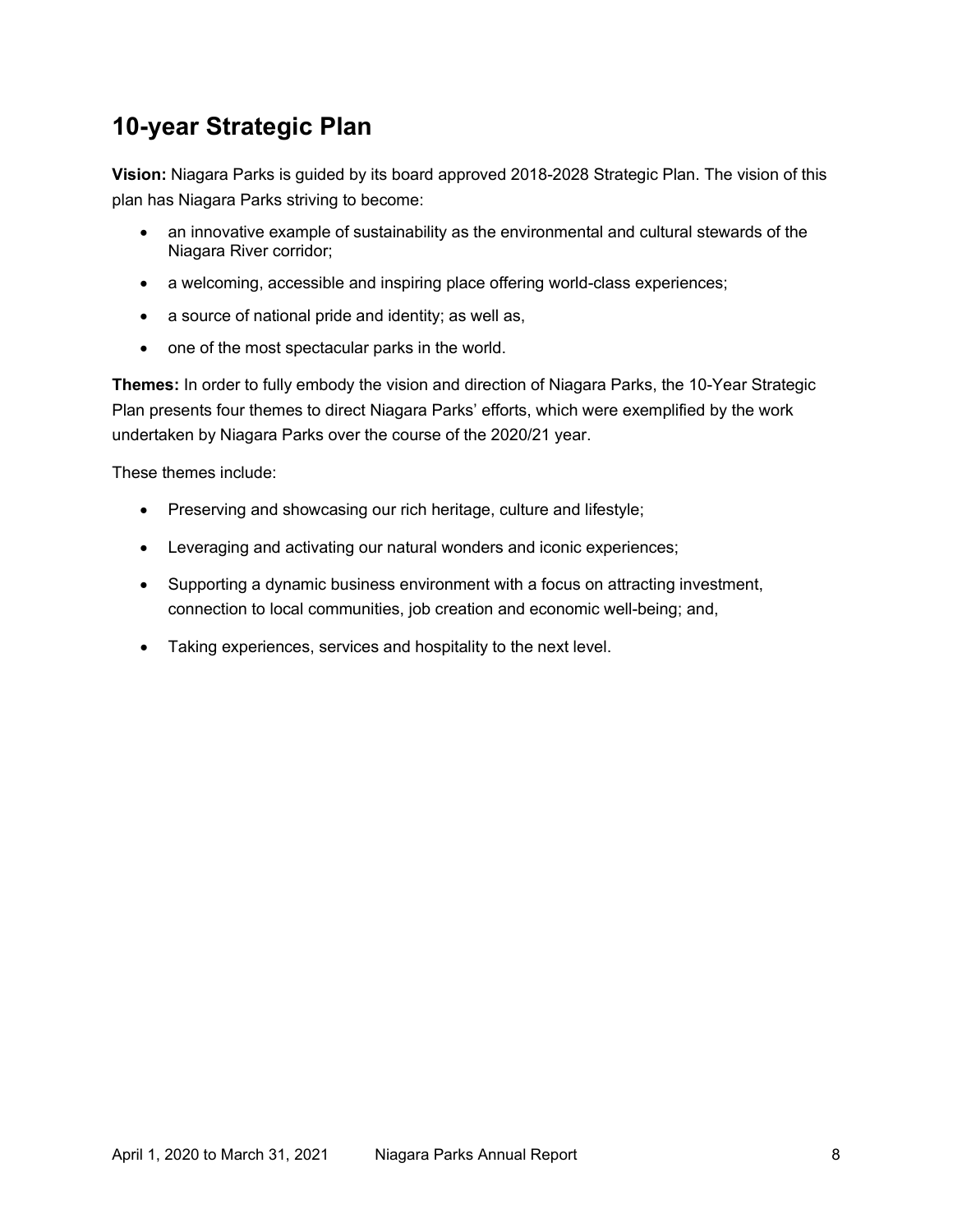# <span id="page-8-0"></span>**2020/21 Year in Review**

### **Preserving and showcasing our rich heritage, culture, and lifestyle**

### **June 2020 - Minister MacLeod Officially Reopens Niagara and Announces Loan for Power Station Adaptive Reuse**

Following a closure of over three months in response to the first wave of COVID-19, the Honourable Lisa MacLeod, Minister of Heritage, Sport, Tourism and Culture Industries made a transformative announcement on June 19, 2020, at the brink of the iconic Horseshoe Falls. Minister MacLeod shared for the first time publicly that a \$25 million loan had been secured through the Ontario Financing Authority that would support the adaptive reuse transformation of the historic "Canadian Niagara Power generation station" into a new landmark visitor attraction to open in 2021. Minister MacLeod was then joined by Niagara Parks Commission Chair Sandie Bellows along with Niagara Falls Mayor Jim Diodati and other key tourism stakeholders for a ribbon cutting ceremony to officially welcome visitors back to Niagara as part of Stage 2 of the provincial reopening plan. Niagara Parks would see the majority of sites and attractions open in the weeks to come, with new industry leading health and safety measures in place.

#### **September 2020 – Annual Monarch Release**

On September 5, Niagara Parks held its annual monarch release program at the Niagara Parks Butterfly Conservatory. Guests of the free event had the opportunity to tag monarchs before releasing them to embark on their incredible journey to Mexico for the winter. In addition to the release initiative, Niagara Parks staff educated visitors on the monarch's fascinating lifecycle and the unique conservation efforts being taken to support these amazing insects.

#### **November 2020 - Indigenous Veterans Day**

In collaboration with local Indigenous partners, Landscape of Nations 360°, Niagara Parks hosted "Valour and Victory", an event in honour of Indigenous Veterans Day, held at the Landscape of Nations Memorial located in Queenston Heights Park. The ceremony recognized the contributions and sacrifices made by Six Nations and Native Allies in supporting their British and Canadian compatriots, and securing victory at pivotal events at Queenston Heights and throughout the War of 1812. The event included moving remarks and reflections from local Indigenous leaders and was concluded with a traditional Tobacco Ceremony.

#### **December 2020 – Announcement of Recovery Support Funding for Niagara Parks**

On December 4, a virtual media conference was held at the Niagara Parks Floral Showhouse, at which Minister Lisa MacLeod announced that Niagara Parks would receive a one-time grant of \$12.8 million from the Ontario Government. This grant was provided in order to ensure the financial sustainability of the organization, as it dealt with the ongoing impacts of the COVID-19 pandemic on its operations and revenues. The unprecedented, one-time emergency stabilization funding was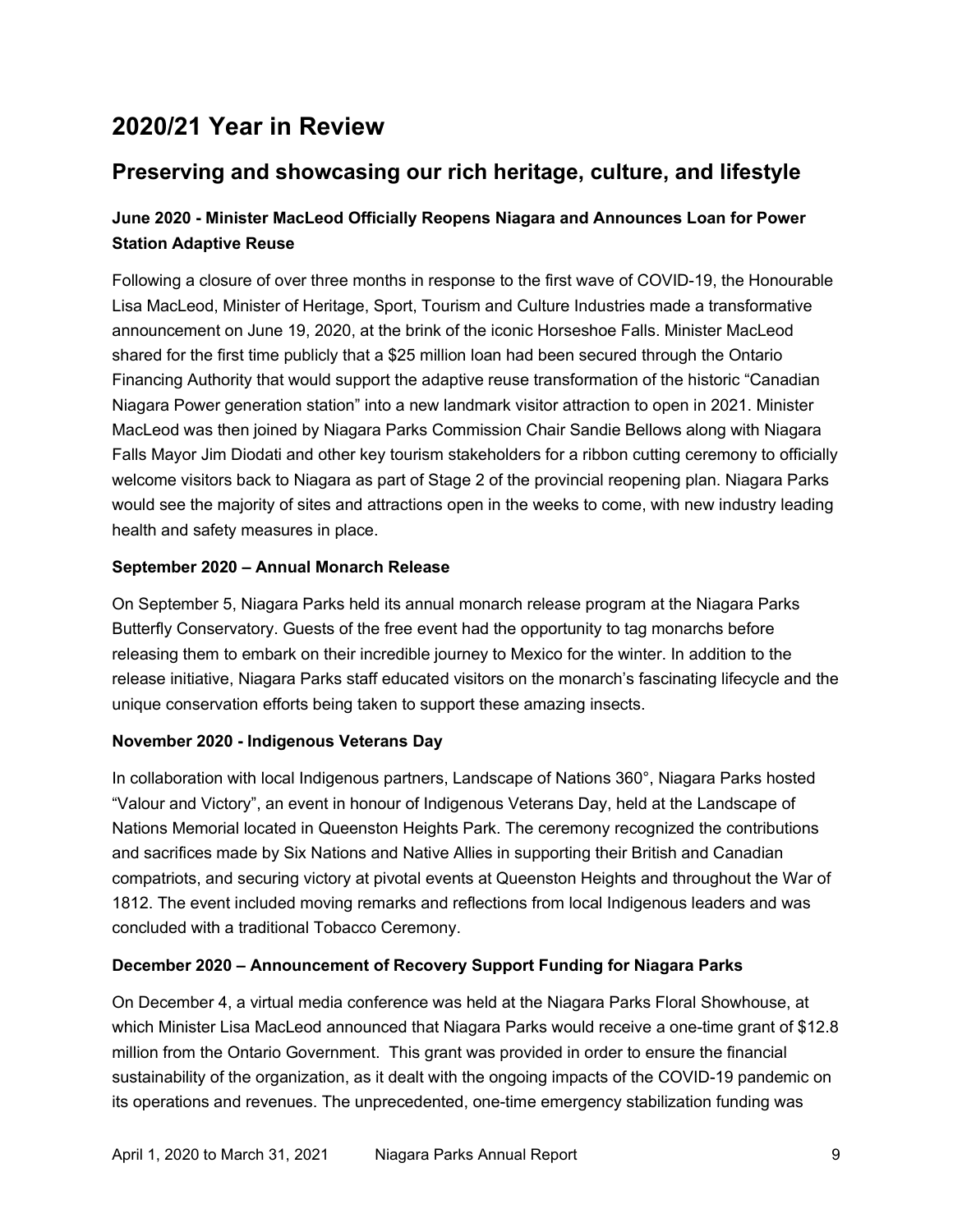crucial in assisting Niagara Parks with meeting its immediate financial challenges while continuing to deliver on its mandate leading up an eventual recovery for tourism in Ontario.

#### **January through March 2021 – Black History Speaker Series**

 a unique topic related to Canadian Black History and culture and the sessions generated excellent Niagara Parks hosted a three-part virtual speaker series exploring perspectives on Black history and culture in Canada, delivered by leading historians and commentators. The three-part virtual series featured an incredible line-up of speakers comprising acclaimed author Saladin Allah, renowned historian, Rochelle Bush and Order of Ontario recipient, Rosemary Sadlier. Each session focused on attendance and significant positive media attention.

#### **March 2021 – Visit by Premier Ford, Minister MacLeod and Minister Bethlenfalvy**

 a roundtable discussion on tourism recovery with key Niagara stakeholders, held at Table Rock Centre. Following the roundtable discussion, a virtual media conference took place with the latest progress in the adaptive reuse construction at the Niagara Parks Power Station. On March 29, Niagara Parks was honoured to host Ontario Premier Doug Ford, Minister of Heritage, Sport, Tourism and Culture Industries, Lisa MacLeod and Minister of Finance, Peter Bethlenfalvy for Horseshoe Falls serving as a backdrop for important announcements from the Premier and both Ministers, reinforcing the significant support measures for tourism included in the 2021 provincial budget unveiled just days earlier. Ministers MacLeod and Bethlenfalvy also took time for a tour of the

### **Leveraging and activating our natural wonders and iconic experiences**

#### **April 2020 - Special Falls Illuminations**

 source of hope and inspiration in the spring of 2020, while raising awareness for important causes During a time of uncertainty for so many, the nightly illumination of Niagara Falls endured as a and contributions. Numerous illuminations took place throughout the year to honour the contributions of frontline healthcare heroes, with the first in April accompanied by a special lights and siren salute from the Niagara Parks Police Service at the brink of the Horseshoe Falls. Later that month, Niagara Falls joined tourism landmarks across North America, in a coordinated purple illumination to demonstrate support for impacted hospitality workers.

#### **September 2020 - Namaste Niagara**

Niagara Parks' popular Namaste Niagara series returned in September with four exclusive outdoor sessions at Oakes Garden Theatre, followed by brunch at Table Rock House Restaurant overlooking the Horseshoe Falls. The move to historic Oakes Garden Theatre allowed additional space for participants to safely distance while enjoying their restorative hour-long practice. The new venue received excellent feedback from guests and plans are underway to continue the program with additional dates at this location on an annual basis.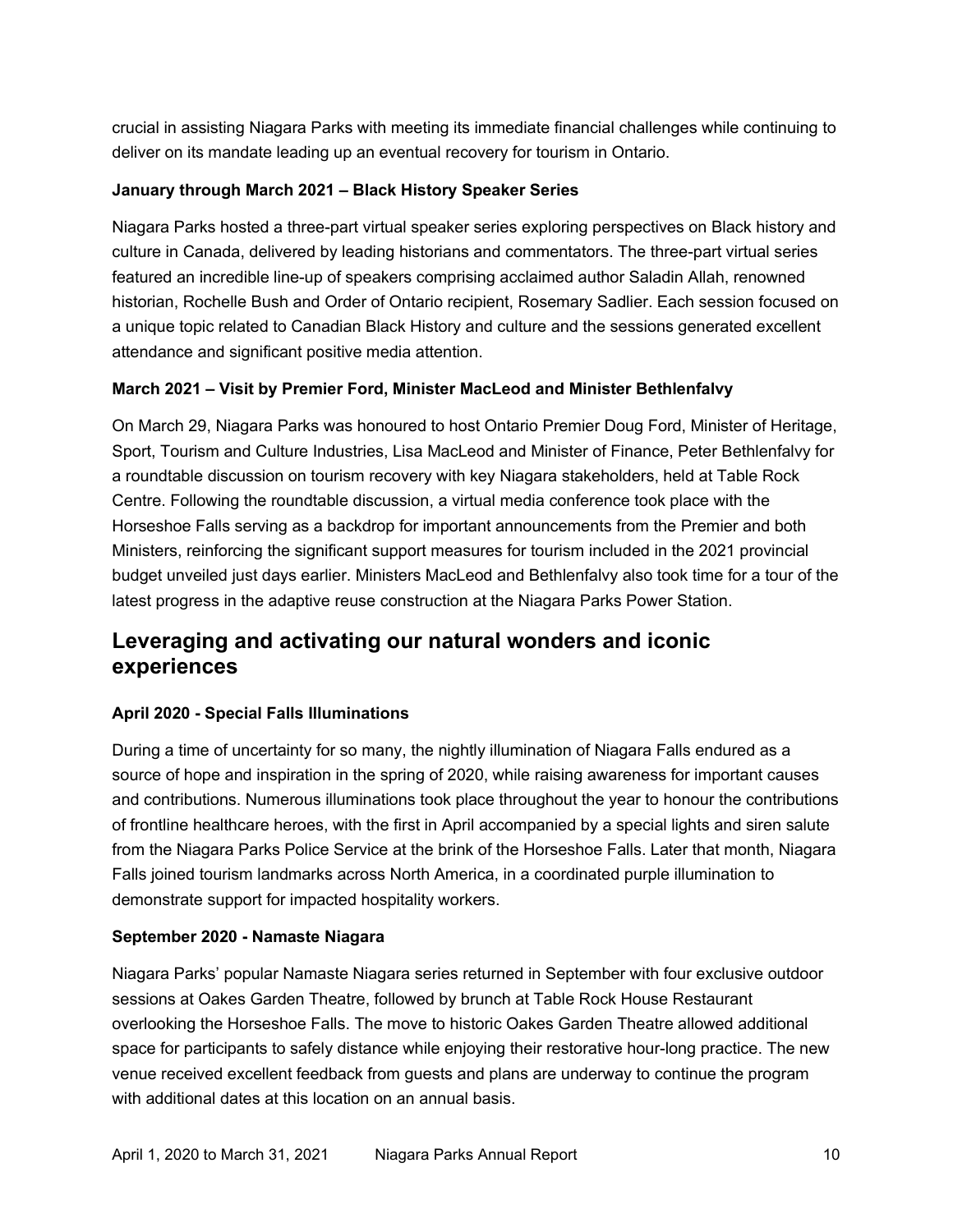#### **November and December 2020 - Winter Festival of Lights**

 Public health measures implemented to combat COVID-19 were prohibitive to many of the typical annual events held at Niagara Parks and for this reason, the 2020/21 edition of the Winter Festival of Lights was especially important. As an entirely outdoor experience that could be enjoyed either on foot with appropriate physical distancing or while staying inside personal vehicles, the Winter Festival of Lights was enjoyed safely and responsibly and saw record attendance in November and December. In support of the provincial stay-at-home orders issued in late December, the festival concluded early for the season, ending on December 30.

#### **December 2020 – Annual Poinsettia Show at the Floral Showhouse**

 The spectacular Poinsettia Show held at the Niagara Parks Floral Showhouse has become an annual holiday tradition for many. This past year's show, Technicolour Christmas, showcased engaging holiday arrangements with a colourful kaleidoscopic twist, which included special lighting installations throughout the Showhouse, bringing the space to life for visitors each evening and complementing the more than 1,400 poinsettias on display. The lighting installation represented the rainbow over the Horseshoe Falls, with each colour paying tribute to something unique. The red signifying Canada, yellow for the regional "Crush the Curve" initiative, blue in support and recognition of the contributions of healthcare and frontline workers, purple in solidarity with the tourism and hospitality industry, and green to promote peace and mindfulness.

### **Supporting a dynamic business environment**

#### **June 2020 - Table Rock Centre Phase II Redevelopment**

Table Rock Centre is Niagara Parks' flagship visitor location located at the brink of the Horseshoe Falls which typically welcomes over three million guests through its doors annually. The redevelopment of this key revenue generating location is a major priority within Niagara Parks' 10 year strategic plan, and 2020 saw the completion of Phase II of its redevelopment. Under the direction of the Niagara Parks Engineering team, the successful bidder for the contractor of the project was Niagara-based Merit Contractors Niagara, along with support from a number of Ontario consultants and sub-contractors. The completion of Phase II of redevelopment featured the continued transformation of the ground level into a bright and cohesive space, integrating new contemporary design features, while preserving and respecting the history of the building. Along with the stunning new architectural features, visitors can now enjoy new fast casual food offerings available at the Table Rock Market, including artisan deli fare and Niagara craft beers and VQA wines served on tap. The redevelopment also included improving the guest experience for Journey Behind the Falls, with an enclosed ticketing and waiting area.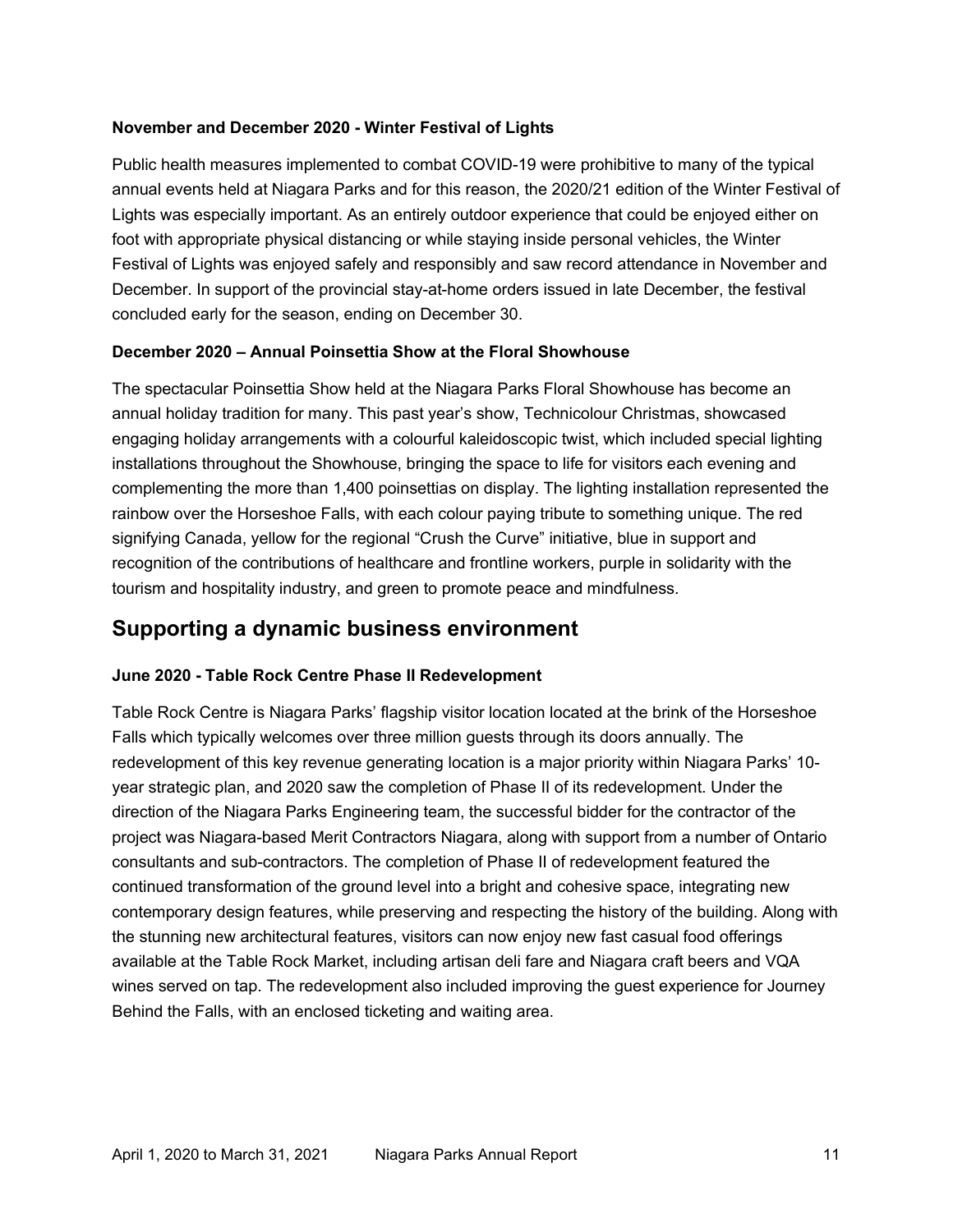#### **July 2020 - Opening of TaylorMade Performance Centre**

The Legends on the Niagara complex added a new reason for players to visit, further establishing the course as one of Canada's premier public golf destinations with the opening of the TaylorMade Niagara Performance Centre in July. The Centre is one of only eight facilities of its kind in Canada and offers state-of-the-art fitting services featuring the latest technology to optimize player performance and game improvement while providing the ultimate golf club fitting experience. In addition to custom fitting services the Centre also offers industry leading instructional programming facilitated by Niagara Parks Professional Golfers' Association (PGA) Professional staff.

#### **February 2021 - School of Horticulture Offers New Enrollment Opportunities**

 awareness and exposure for the School. The Niagara Parks School of Horticulture has an 80-year Parks was assisted in this development by key alumni of the School of Horticulture. The Niagara Parks School of Horticulture expanded its reach to potential students by introducing integration with the Ontario College Application System (OCAS). The integration of the school into the software provides a streamlined application process for student applicants, while also raising history of delivering innovative, experiential learning opportunities to its students, and this valuable partnership will ensure that all Ontario students seeking a career in horticulture are aware of the Niagara Parks School of Horticulture and the unique learning opportunities that it offers. Niagara

#### **February 2021 - Niagara Parks Mobile App Development**

Niagara Parks continues to seek new opportunities to improve its digital delivery and customer service with innovative and modern solutions and tools. As part of this focus, Niagara Parks has contracted Ontario based Olio Digital Labs to lead the development of a customized, mobile app that will offer guided wayfinding, push notifications, ticket and package sales, and event and attraction information for guests. The Niagara Parks mobile app will be deployed using a minimum viable product (MVP) approach, which will allow Niagara Parks to analyze how users react to the core app functions before expanding on the application with data-driven decisions in future phases. The app is on schedule to be available for download on Apple and Android devices in July 2021.

#### **March 2021 – Niagara Parks Partners with SMARTlab**

 finalized a memorandum of understanding with SMARTlab on a licensing agreement that will see Late in 2020, Niagara Parks staff began exploratory conversations with SMARTlab, a not-for-profit, globally recognized PhD program which combines theoretical research and practice to deliver innovative, implementable solutions to the communities where it is based. In March, Niagara Parks SMARTlab and Niagara Parks collaborate on a variety of research projects over a ten-year period. The partnership will provide mutual benefits through a state-of-the-art technology lab, community education and outreach, commercialization of IP and innovation consulting. These activities will also promote cultural heritage and innovation along the Niagara River corridor.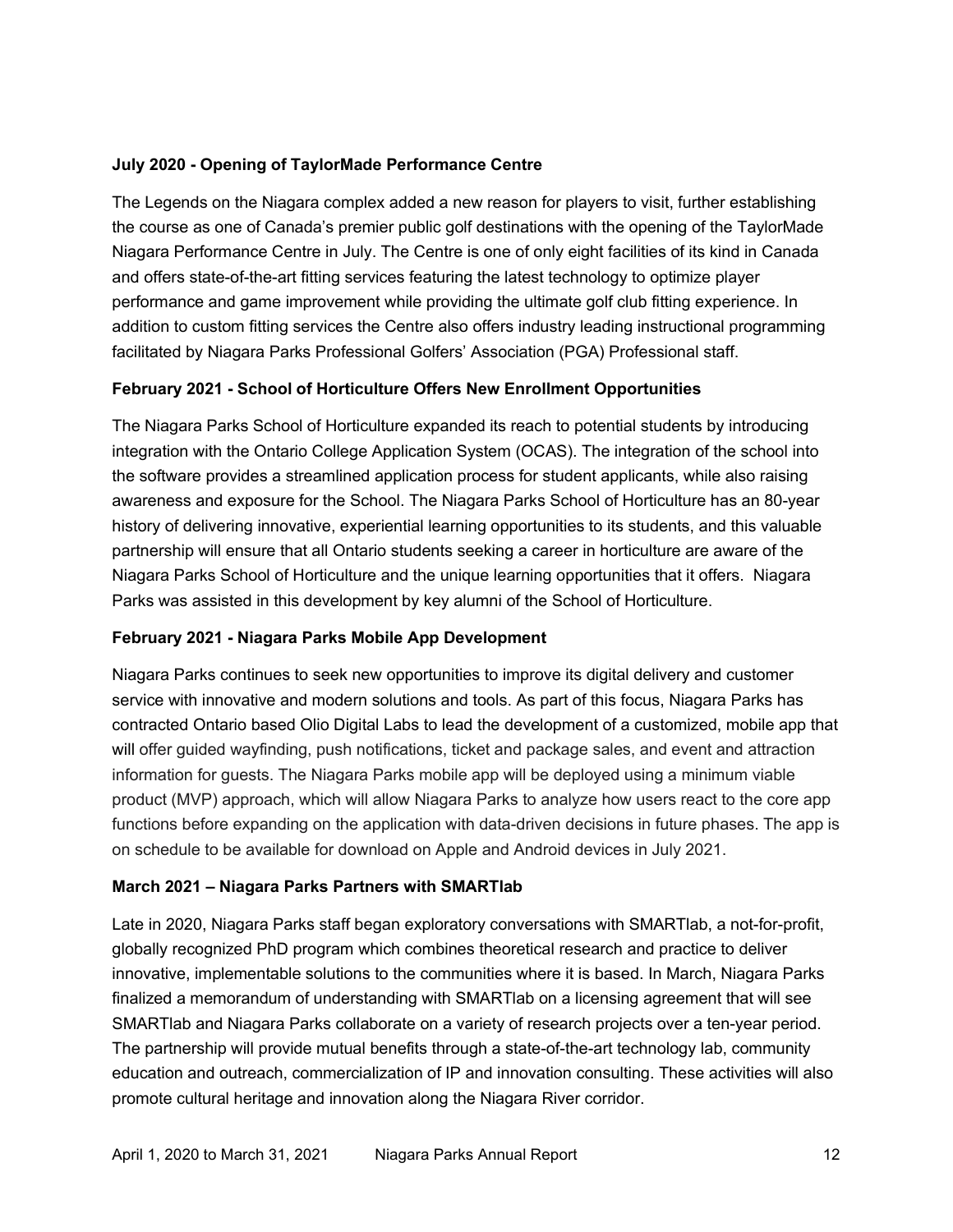#### **Ongoing - Expansion of Pay and Display Parking Program**

 of vehicles during peak tourism months. During periods when Niagara Parks' public-facing walkthrough access of Niagara Parks' green spaces was an especially important revenue stream for component of Niagara Parks' 2021-2024 Business Plan. Throughout 2020, Niagara Parks continued the expansion of its paid parking program at highdemand sites throughout its property. This initiative has allowed Niagara Parks to better manage and control the limited number of parking spaces at these locations and to reduce the heavy congestion operations were closed in 2020/21, paid parking revenues generated from visitors safely enjoying the organization. Continued growth of the pay and display parking program has been identified as a

### **Taking experiences, services, and hospitality to the next level**

#### **March through June 2020 – Development and Implementation of COVID-19 Safety Measures**

The need to keep guests and staff safe at Niagara Parks at the outset of the COVID-19 pandemic was a new challenge for the health and safety team at Niagara Parks. The organization moved quickly in creating a cross departmental response team to conduct a comprehensive audit of all Niagara Parks operations and develop detailed health and safety plans specific to each site. These operational plans were developed in consultation with public health officials and with the priority of ensuring the safest environment possible for staff and guests upon reopening. As part of this approach, Niagara Parks implemented a hierarchy of controls that allowed the staff to minimize the risk of workplace transmission. Upon completion, Niagara Parks' Reopening Operational Plan was reviewed by Public Health Ontario, paving the way for Niagara Parks to reopen many of its sites and attractions for the summer season.

#### **Ongoing - ERP Procurement and Implementation**

Niagara Parks has made a commitment to the modernization of its financial management infrastructure, with the implementation of a new Enterprise Resource Planning (ERP) system at the core of these efforts. During the 2020/21 fiscal year, Niagara Parks began the Phase I launch of its new ERP system, Unit 4 Business World. Phase I of this implementation included the launch of core financial management functions and financial planning modules. Phase II, to be added in 2021/22 will add additional capabilities including fleet/asset management, project management, work orders and Human Resources modules.

#### **August 2020 – Chef's Table Dining Experiences at Table Rock House Restaurant**

Due to capacity restrictions related to indoor dining which were in place throughout the year along with significantly lower visitation levels, operations at Niagara Parks' renowned Table Rock House Restaurant were limited in 2020/21. Taking on these challenges with an innovative, solutions-based approach, the Niagara Parks Culinary Team developed an exclusive Chef's Table dining experience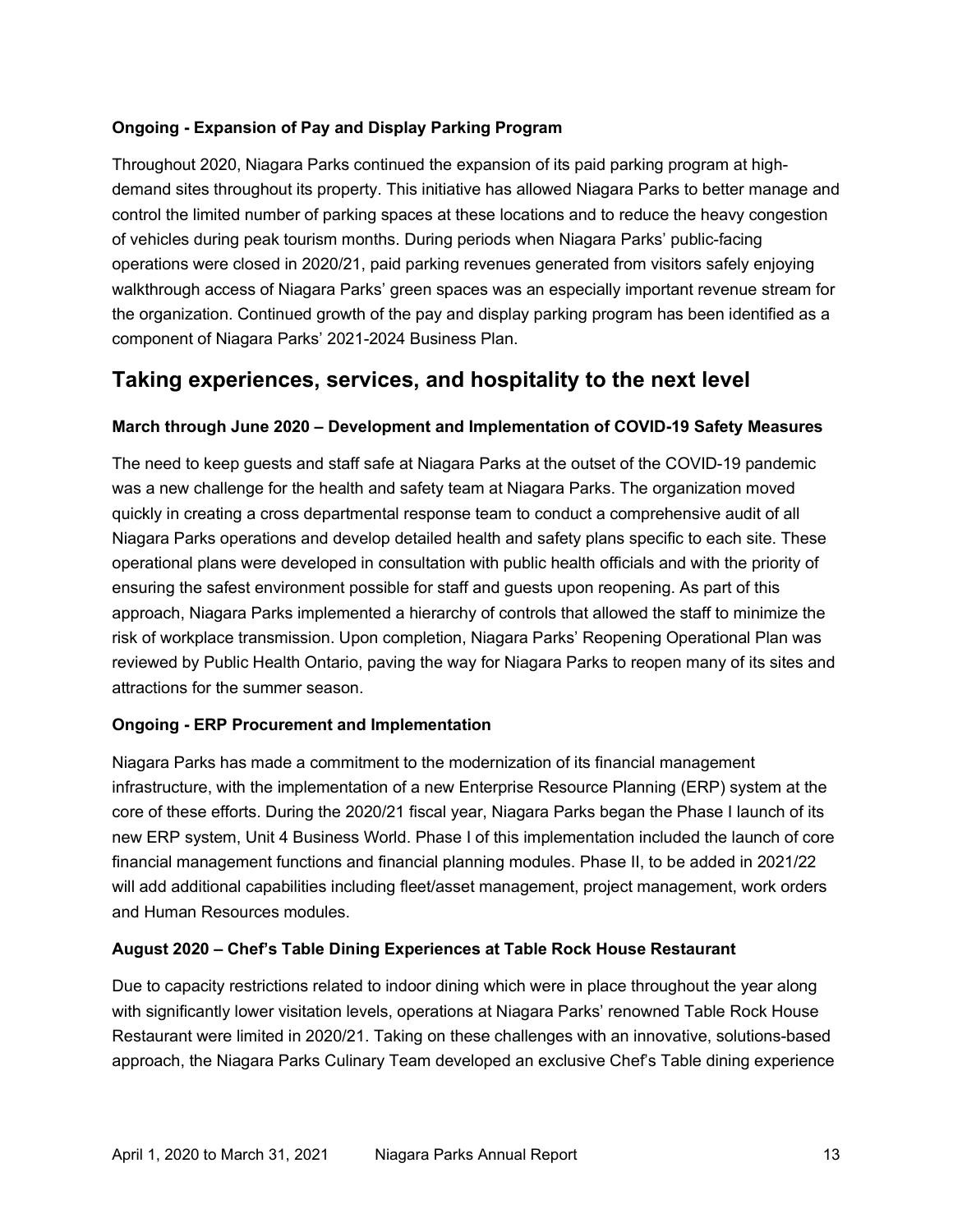with guests enjoying a locally sourced, five-course, wine-paired dinner at their own private table overlooking the Falls.

#### **January 2021 - Refurbishment of the Falls Incline Railway**

In a typical year, there are over 1.3 million rides the Niagara Falls Incline Railway, which provides a convenient and memorable experience connecting the Fallsview Tourist area with Niagara Parks' flagship visitor location, Table Rock Centre. In January, the attraction received a comprehensive safety inspection and mechanical tune-up (required every five years) as well as a full exterior makeover to be consistent with Niagara Parks current brand standards. This essential maintenance work was carried out primarily in-house, which helped to limit costs associated with external vendors while providing off-season hours for Niagara Parks' engineering staff.

#### **March 2021 - Upgrades to Niagara Parks Boat Launch Facilities**

Niagara Parks operates and maintains six public boat launches along the Niagara River and these sites require annual repairs and maintenance to ensure they are accessible and safe for users to access. To cover the costs of this work, Niagara Parks announced its plans in November to introduce paid parking at the sites. To help with the program's implementation, staff collected input via a virtual Public Information Centre and online survey which assisted staff with determining what improvements to prioritize, based on the feedback of users. Upgrades to the facilities are already underway and will continue in the coming years.

#### **November 2020 - Exploration of Expanded Pedestrian Promenades in Queen Victoria Park**

Clifton Hill represents a key gateway experience for visitors entering into Queen Victoria Park and is one of the highest pedestrian traffic areas in Niagara Parks. Staff worked in collaboration with the City of Niagara Falls and Clifton Hill BIA to develop plans for improving the pedestrian walkways in this key visitor location through lane reductions and public realm enhancements. This ambitious project connects directly to the goals established in the Queen Victoria Park Master Plan related to pedestrian safety and connections, while also strengthening alignment and collaboration with the City of Niagara Falls. Initial construction work on this initiative will commence in 2021.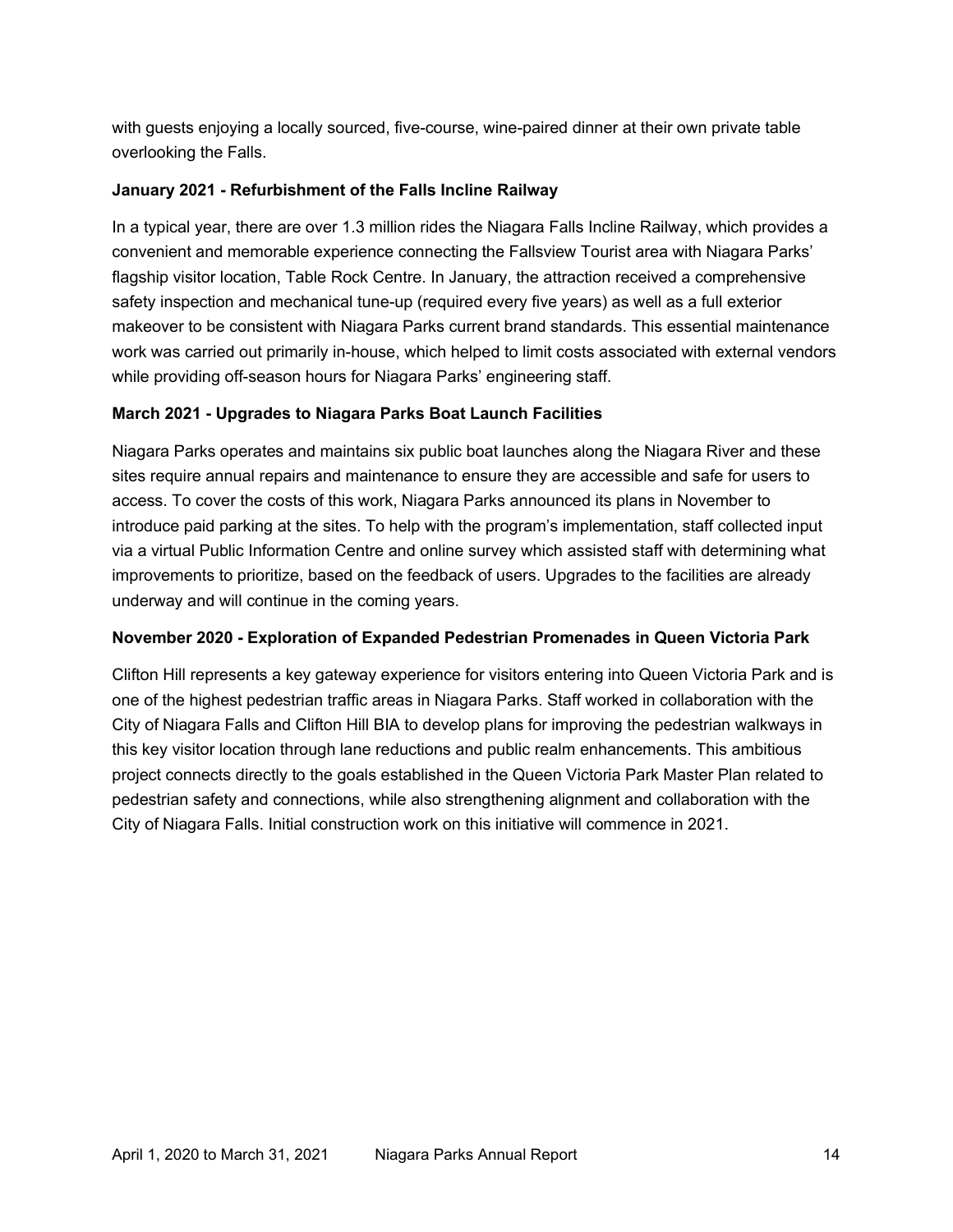# <span id="page-14-0"></span>**Economic Performance – General Overview**

Much like the rest of the world at the time, Niagara Parks entered the 2020/21 fiscal year in the midst of a closure of its public-facing operations. The previous year brought record visitation and generated revenue to Niagara Parks and the organization ended the 2019/20 year in a strong financial position with a surplus of \$22.9 million and generated revenues of \$127 million.

In contrast, the financial challenges faced by Niagara Parks throughout the 2020/21 fiscal year were devastating. Niagara Parks' revenue declined by approximately \$78 million, resulting from an estimated 70% reduction in overall visitation. While Niagara Parks experienced several years of financial surpluses prior to 2020, which allowed for strategic investments in key projects to enhance the experience of our visitors across our sites, Niagara Parks ended the 2020/21 fiscal year with a deficit before interest and depreciation of \$23.8 million on revenues of \$50 million.

Facing a financial crisis unlike anything the organization had experienced before, the board and Niagara Parks staff undertook immediate actions including implementing a workforce adjustment plan, as well as immediate adjustments to both operating and capital expenditures. The capital budget was reduced from \$25.6 million to \$9.5 million. In terms of workforce, at its peak, Niagara Parks employed 1,050 staff in 2020/21, compared to 1,802 the year before.

Due to the impacts of the pandemic on its operations, Niagara Parks received an Emergency Stabilization Grant from the Province of \$16.4 million to offset the sudden loss of revenues and to meet its operational and financing commitments. The emergency funding helped to ensure Niagara Parks was able to continue to deliver the safest environment possible for guests and staff, including investments in the highest standards of health and safety measures, as well as properly maintain its assets during a period of severely reduced revenues.

As a result of the pandemic, Niagara Parks has invested more than \$600,000 in new health and safety procedures and products to ensure its sites would be as safe as possible for guests and staff. Some examples of these investments include a full campaign of signage, floor markings and digital media to promote COVID-19 safety, additional staff training, protocol development (i.e. use of masks, PPE, sanitization/disinfecting, hand-washing, secondary screening etc.), thermal camera technology, ventilation upgrades where possible, the installation of plexiglass at various sites, use of foggers for deep cleaning/disinfecting, etc.

 and national regulations. Since inception, the team has met weekly to assess Niagara Parks' Niagara Parks also implemented a COVID-19 Response Team that was tasked with monitoring the effectiveness of the organization's health and safety measures and compliance with local, provincial response to COVID-19 and identify any gaps or challenges that needed to be addressed.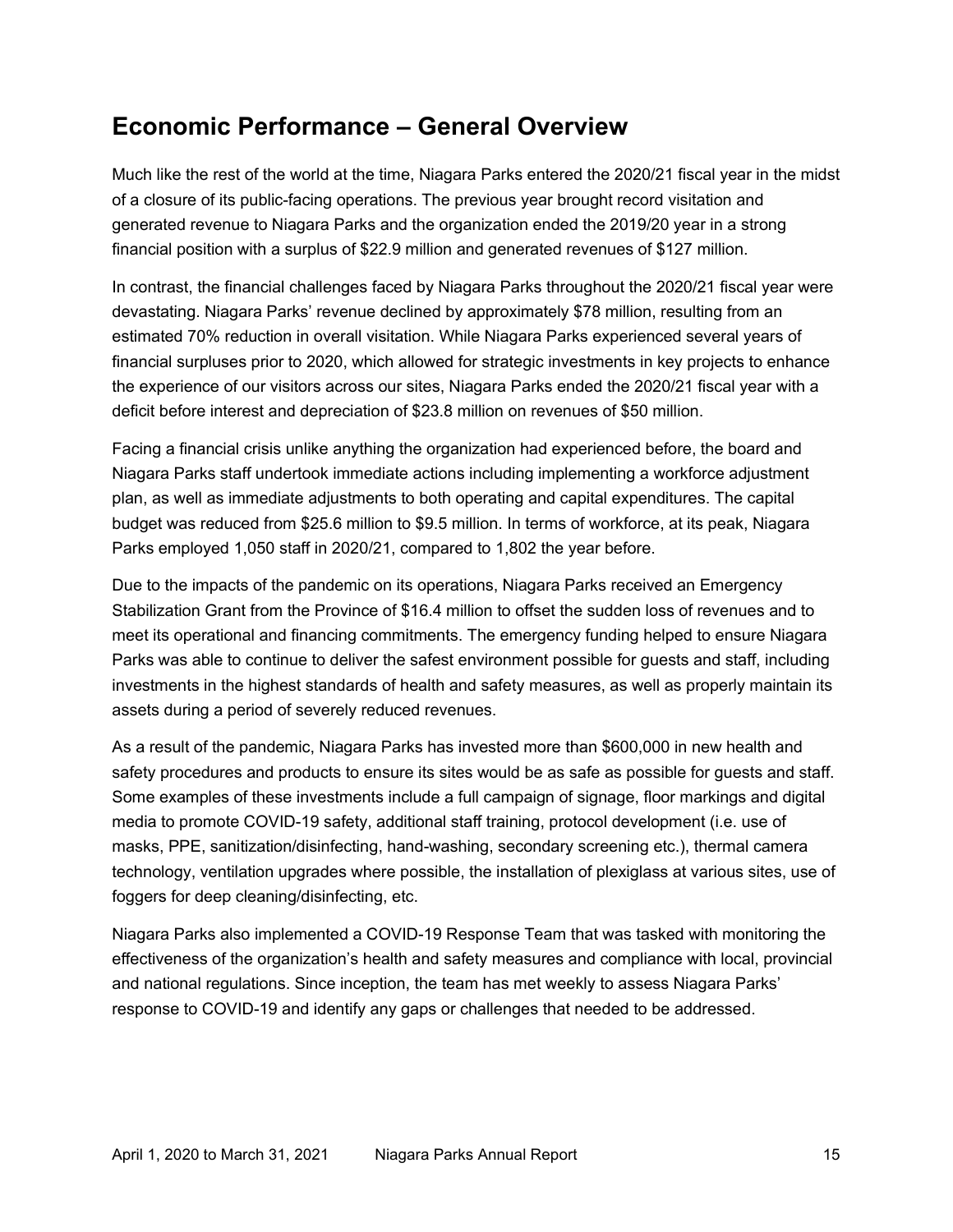drastic, Niagara Parks welcomed the increased interest in and appreciation for its spectacular While the impacts of COVID-19 on visitation levels and generated revenue throughout 2020/21 were outdoor spaces, which continue to be at the core of the organization. Niagara Parks' hiking trails, parks, gardens and outdoor spaces provided an essential respite for people looking to reconnect with nature, resonating with the organization's rich 136-year history.

 guests in other ways, including by bringing various events and programming that were traditionally players of all ages and skill levels for the upcoming golf season. In addition to the enjoyment of our outdoor spaces, Niagara Parks continued to connect and engage held in-person, online. Throughout the year, Niagara Parks hosted online virtual speaker series, virtual yoga sessions, and Niagara Parks Golf hosted virtual workshops focused on preparing

 plant in to a new revenue-generating attraction. This loan has allowed the project to progress well With support from the Province, Niagara Parks was able ensure key initiatives and projects continued to progress, which will prove to be essential as the organization looks toward future recovery plans. In 2020, the Commission entered into an agreement with the Ontario Financing Authority to borrow \$25 million to finance the adaptive re-use and turn the liability of a closed power throughout 2020/21 and the new attraction will open to the public in the summer of 2021.

The Niagara Parks Power Station will be innovative, iconic and year-round and will serve as a demand generator to increase visitation to Niagara Parks and the Niagara region and will provide a new source of revenue for the organization. The attraction will also act as an economic driver for additional jobs. A full description of the project is provided in the performance-based outcome measures under the growing future revenues category.

Another highlight of 2020/21 was the launch of Phase II of Niagara Parks' Table Rock Redevelopment Project in July 2020. A phased redevelopment that began in 2018, this multimilliondollar investment in Niagara Parks' highest revenue generating facility will prove to be critical to Niagara Parks' recovery. The new Table Rock Centre will provide a seamless and cohesive guest experience throughout the entire facility, from the stunning new retail store to the redeveloped Table Rock Market culinary outlet. When travelers do start to return, they will begin their Niagara Parks adventures at a completely renovated Table Rock Centre.

 During 2020/21, Niagara Parks' finance team began the implementation of a new Enterprise Resource Planning (ERP) software to modernize Niagara Parks' Financial Systems. As part of this project, Niagara Parks completed a review of all financial and procurement processes across all departments and business units to take advantage of the efficiencies and improved controls available in the new software.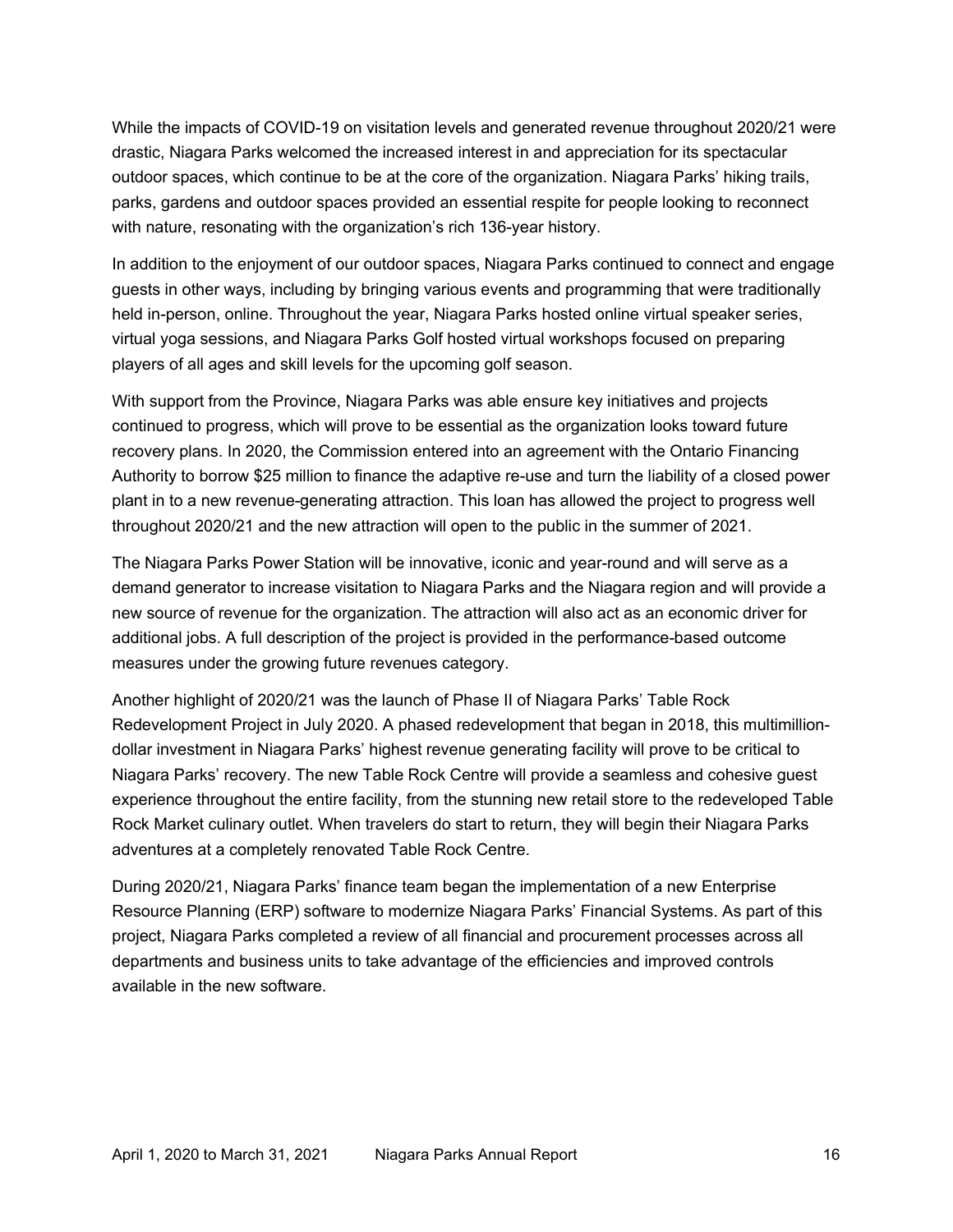operations and welcoming back of staff, focusing on the domestic tourism market until international Parks Power Station. At the end of fiscal 2020/21, Niagara Parks once again closed its public-facing operations as the province struggled to contain a dangerous second wave of the COVID-19 pandemic. However, Niagara Parks remains focused on recovery, including the safe reopening of its public-facing travel resumes, and the opening of its brand-new attraction in the summer of 2021, the Niagara

| April 1, 2020 - March 31, 2021 Actual Operating Results               |               |               |            |               |
|-----------------------------------------------------------------------|---------------|---------------|------------|---------------|
| (in thousands of dollars)                                             | 2021<br>2020  |               |            |               |
|                                                                       | <b>Budget</b> | <b>Actual</b> | Variance   | <b>Actual</b> |
| Revenues                                                              | \$53,971      | \$49,823      | \$(4,148)  | \$126,654     |
| <b>Operating Expenses</b>                                             | \$69,272      | \$49,780      | \$(19,492) | \$102,592     |
| Net Surplus for the period before interest<br>and depreciation (EBID) | (\$15,301)    | \$43          | \$15,344   | \$24,062      |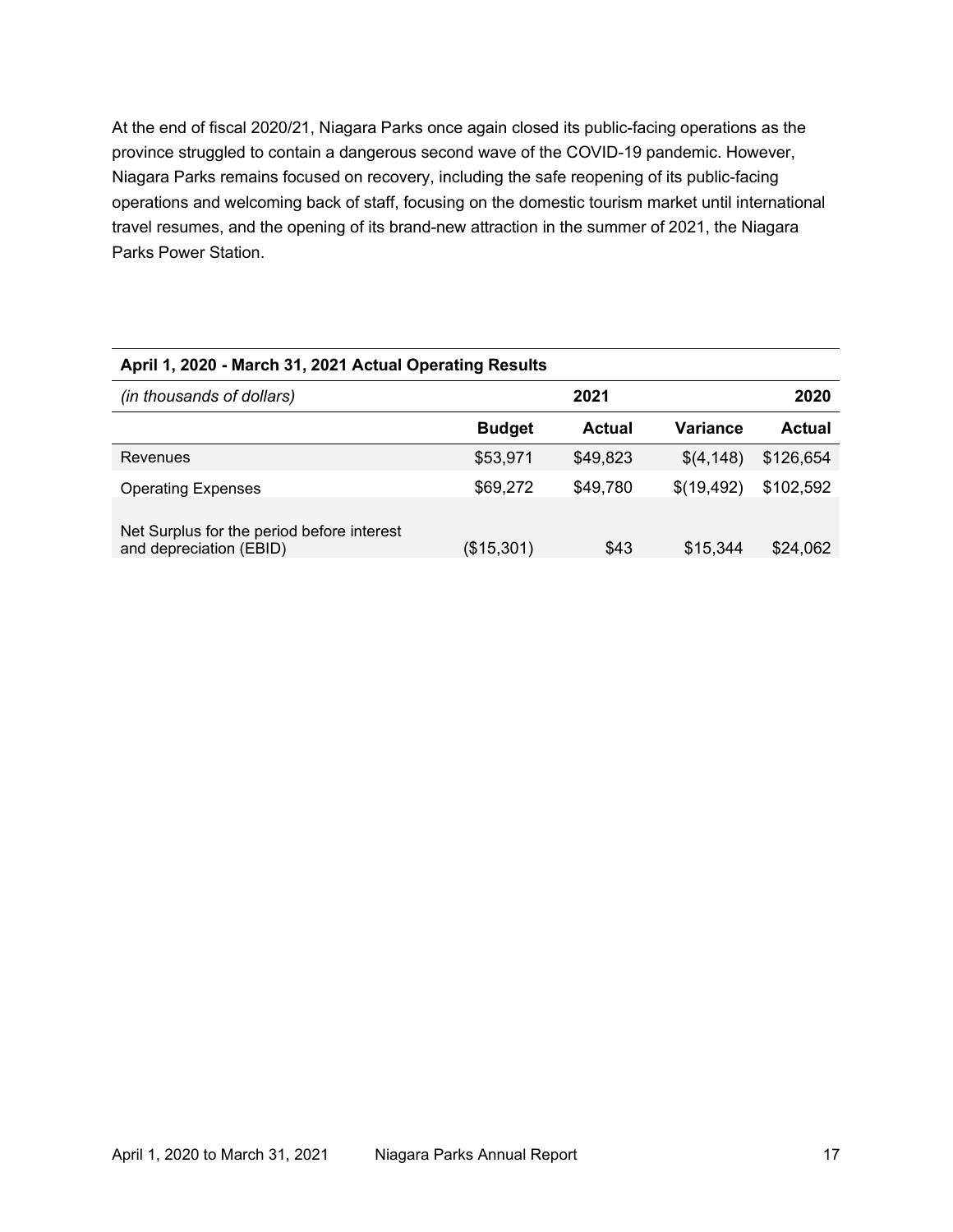# <span id="page-17-0"></span>**Economic Performance: Outcome-Based Performance Measures**

A board-governed agency of the Province of Ontario, Niagara Parks continues to operate under a mandate first established by the government of the day in 1885: that it preserve and protect the natural beauty and cultural heritage along the Niagara River Corridor while maintaining financial selfsufficiency.

Niagara Parks operates within the accountability framework of the province as set out in the Agencies and Appointments Directive, affirming the government's intent and expectations for Niagara Parks to pursue sound fiscal management strategies. This is further demonstrated by the new requirement effective January 1, 2019, which states that in addition to output measures and associated targets, all board-governed agencies are required to report on outcome-based measures.

As an operational agency, Niagara Parks has the authority to sell goods or services to the public in a commercial manner and to receive revenues from its commercial activities, which has allowed Niagara Parks to generate the profits necessary to fulfill its mandate.

Additionally, as part of revisions made to the Agencies and Appointments Directive, the following outcomes have been identified to ensure Niagara Parks continues to deliver on its historic mandate while maintaining a strong financial position: Growing Revenue, Enhancing the Visitor Experience, and Ensuring Cost Certainty.

The following projects have been identified as Niagara Parks' initiatives with measurable data designed to achieve these outcomes, with the caveat that Niagara Parks significantly shifted its budgets, investment plans and priorities as a result of the COVID-19 pandemic.

### **Growing Revenue: Niagara Parks Power Station**

 **Input and Output:** The Niagara Parks Power Station will officially open its doors to the public as Niagara's newest landmark attraction on July 30, 2021. Construction at the historic facility has been ongoing since June of 2020, when it was first announced by Minister of Heritage, Sport, Tourism and Culture Industries, Lisa MacLeod, that funding to Niagara Parks had been secured through a loan of \$25 million provided by the Ontario Financing Authority. The attraction will open in phases with \$20 million invested in Phase I, the majority of which is funding the restoration of the historic facility, including all necessary upgrades, as well as interactive exhibits and interpretive installations, and a \$5 million investment into an immersive nighttime multimedia experience, "Currents: Niagara's Power Transformed".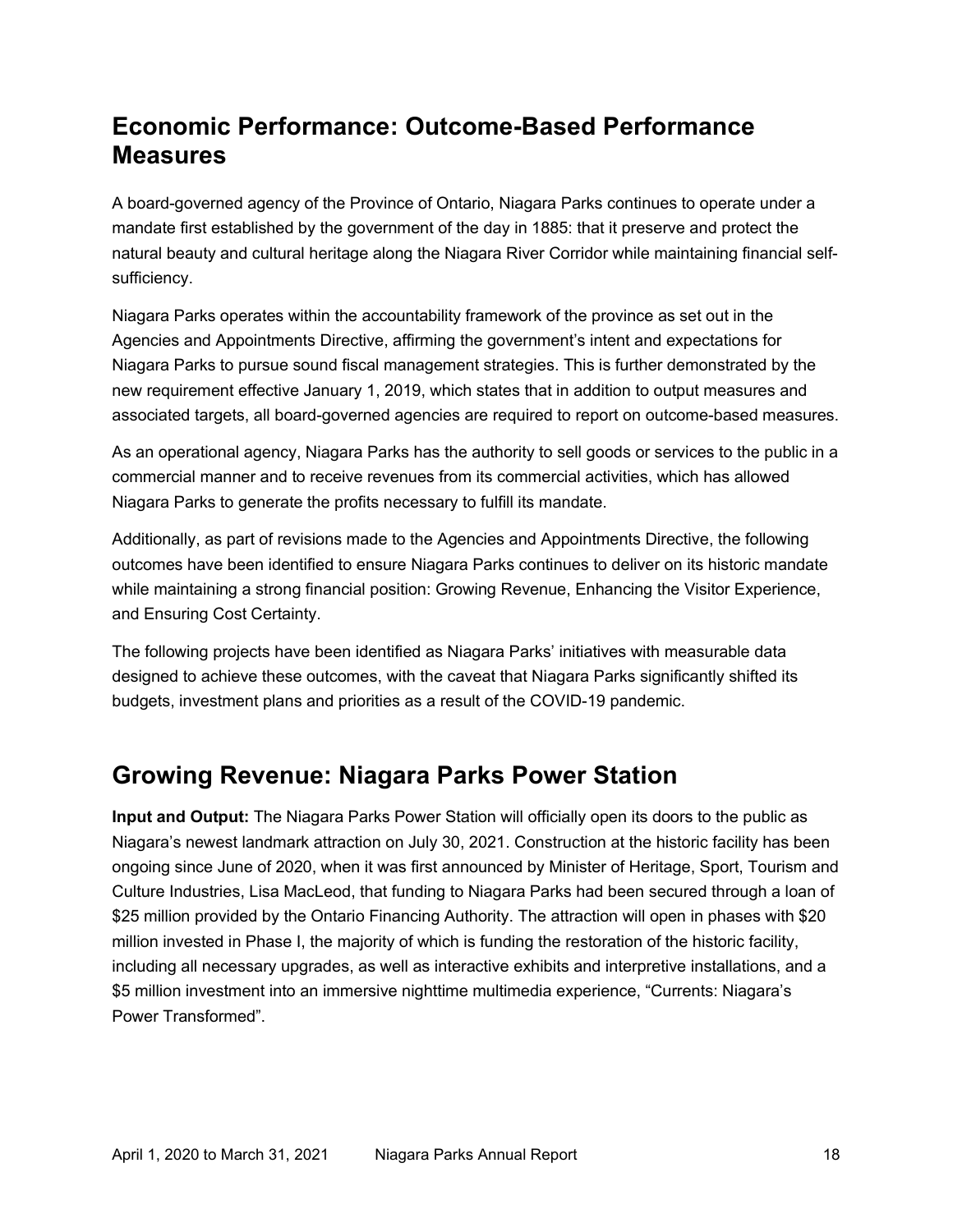Phase II will include an exciting new attraction that will allow guests to experience the remarkable century-old Tailrace Tunnel that empties at the base of the Horseshoe Falls for the first time. Of the \$25 million loan, \$5 million will be invested into Phase II, set to open in July 2022.

**Outcome:** The one-of-a-kind structure is considered to be the only fully intact, decommissioned hydroelectric power plant of its era in the world and its adaptive reuse has been a historic and transformational project for Niagara Parks. Constructed in 1905 as the "Canadian Niagara Power Company generating station" the massive facility was a historic achievement in engineering and architecture, remaining operational until 2006.

 Operations at the Niagara Parks Power Station will begin with the opening of a daytime guest experience featuring interactive exhibits and interpretative installations that explore the history and science of hydroelectric power generation at the station. Starting on September 3, the nighttime immersive multimedia experience "Currents: Niagara's Power Transformed" created by Thinkwell Group, will bring the dormant station back to life for visitors utilizing state of the art sound and 3D projection mapping technology.

The day and nighttime experiences will be available for purchase individually, together, or in a bundled package with other Niagara Parks experiences including dining at Table Rock House Restaurant. The opening of Phase I of the attraction is anticipated to be a catalyst for contributing to the recovery of tourism in Ontario and function as a key demand driver and important revenue generating attraction for Niagara Parks.

Beginning in July 2022, Phase II of the attraction will invite visitors to explore the vast underground portions of the Niagara Parks Power Station. Guests will travel deep into the underground infrastructure of the building via glass enclosed elevator, finishing their ride nearly 200 feet below the main floor. Visitors will then make their way through the enormous, century-old Tailrace Tunnel to emerge north of the base of the Horseshoe Falls with stunning panoramic views of the lower Niagara Gorge and American Falls.

 Beyond the ticketed visitor experiences, the Niagara Parks Power Station offers a multitude of exciting new potential revenue streams for the organization moving forward. A section of the renovated inner forebay of the station has been left unfinished with plans to add a substantial culinary offering in the future. Once operational, the Niagara Parks Power Station will have exciting potential to be utilized as a large activation space for corporate events, weddings and product launches, including the future addition of large patio areas on the roof of the building, overlooking the Horseshoe Falls.

The project has been an important economic driver for the Niagara region and Ontario throughout the adaptive reuse construction process, which has seen over 75 unique projects awarded to nearly 50 companies, employing well over 300 workers. This is in addition of the dozens of Niagara Parks staff who were kept employed during what otherwise would have been a layoff period during the offseason. Projections for the first five years of operation for the new attraction include: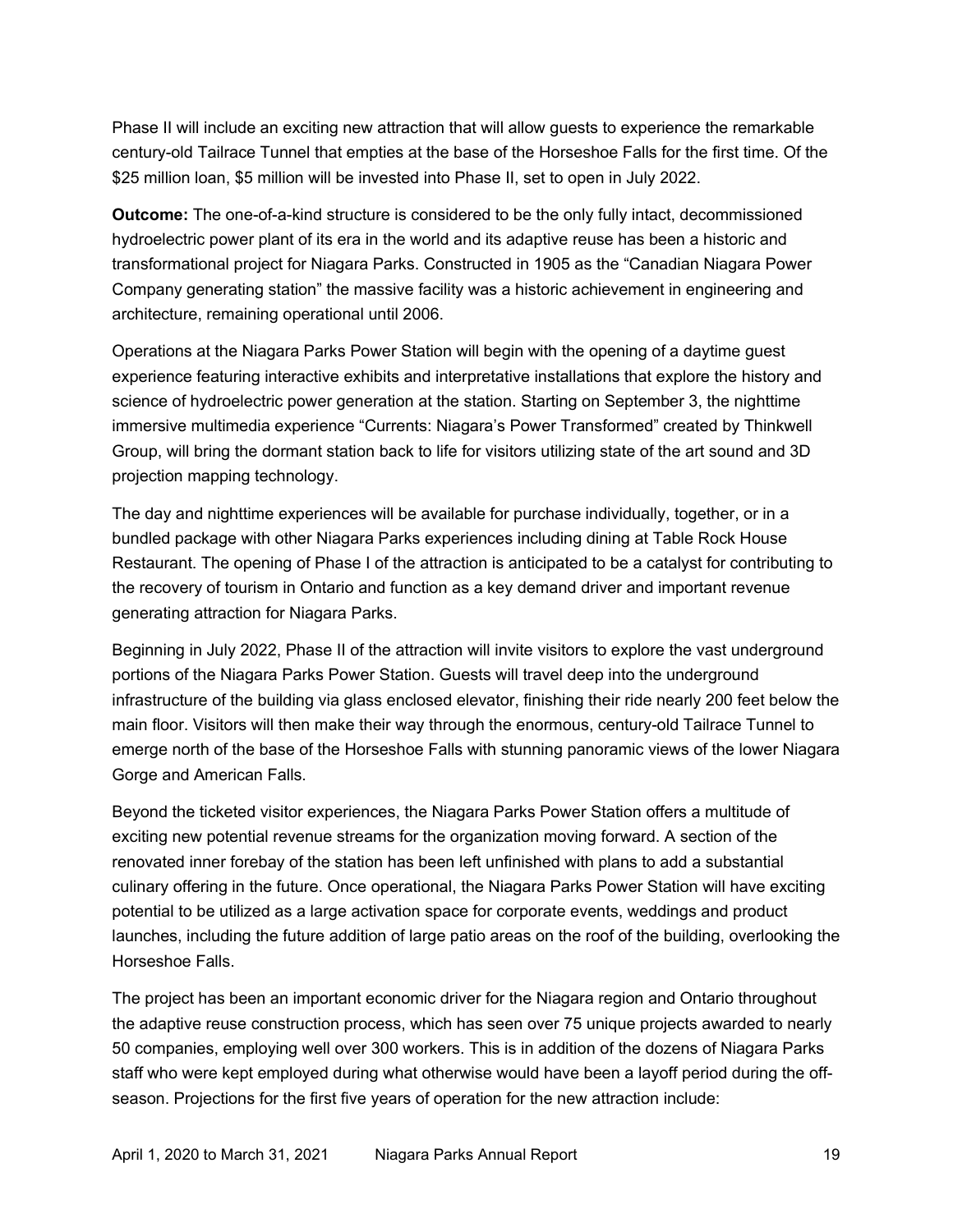- 1.7 million visitors
- \$22 million net surplus before interest and depreciation
- $\bullet$ • 60 new jobs operating the attraction

### **Enhancing the Visitor Experience: Health and Safety Protocols**

 compliance with local, provincial and national regulations. Niagara Parks has invested over **Input and Output:** From the outset of the COVID-19 pandemic, Niagara Parks staff began discussions on how to enhance our health and safety protocols across the organization to better protect our guests and staff. Niagara Parks implemented a cross-functional COVID Response Team tasked with monitoring and assessing the organization's health and safety measures and \$600,000 toward health and safety protocols, products and measures in fiscal 2020/21.

**Outcome:** With its public-facing operations closed for a large part of the 2020/21 year, Niagara Parks used this time to develop comprehensive health and safety plans across its sites so that when it was time to reopen, the organization could do so safely and efficiently.

Risk assessments and site plans specific to each of Niagara Parks' individual sites and operations were developed to ensure the effective implementation of industry leading protocols and relevant local, provincial and national guidelines. Niagara Parks also developed its own COVID-19 protocols across its sites, which includes requirements around the use of masks and face coverings, PPE, sanitization/disinfecting practices, hand-washing, secondary-screening, capacity guidelines to ensure safe physical distancing, etc. Niagara Parks staff are provided with safety training at each of our locations to ensure all relevant health and safety requirements are met at all times.

Niagara Parks developed a public-facing safety campaign, "Let's Work Together", which included signage, floor markings and digital media to promote COVID-19 safety and protocols to help our guests feel safe and comfortable when visiting Niagara Parks. This includes an online resource centre with information on the types of health and safety measures in place at our restaurants, attractions and retail shops, designed to help our guests understand the requirements and plan their visits to Niagara Parks.

Niagara Parks also invested in new health and safety products and technology, including a thermal camera at Journey Behind the Falls, upgrades to ventilation where possible, the installation of plexiglass at: service counters, the Whirlpool Aero Car, WEGO bus system and golf carts, the use of an anti-microbial coating spray at identified sites, as well as foggers for deep cleaning/disinfecting.

The investment into the highest standards of health and safety measures across the organization and commitment to following all local, provincial and national guidelines, as well as industry leading standards around health and safety, will ensure that Niagara Parks is fully prepared to welcome back guests as safely as possible. Though the timeline for when tourism will return to previously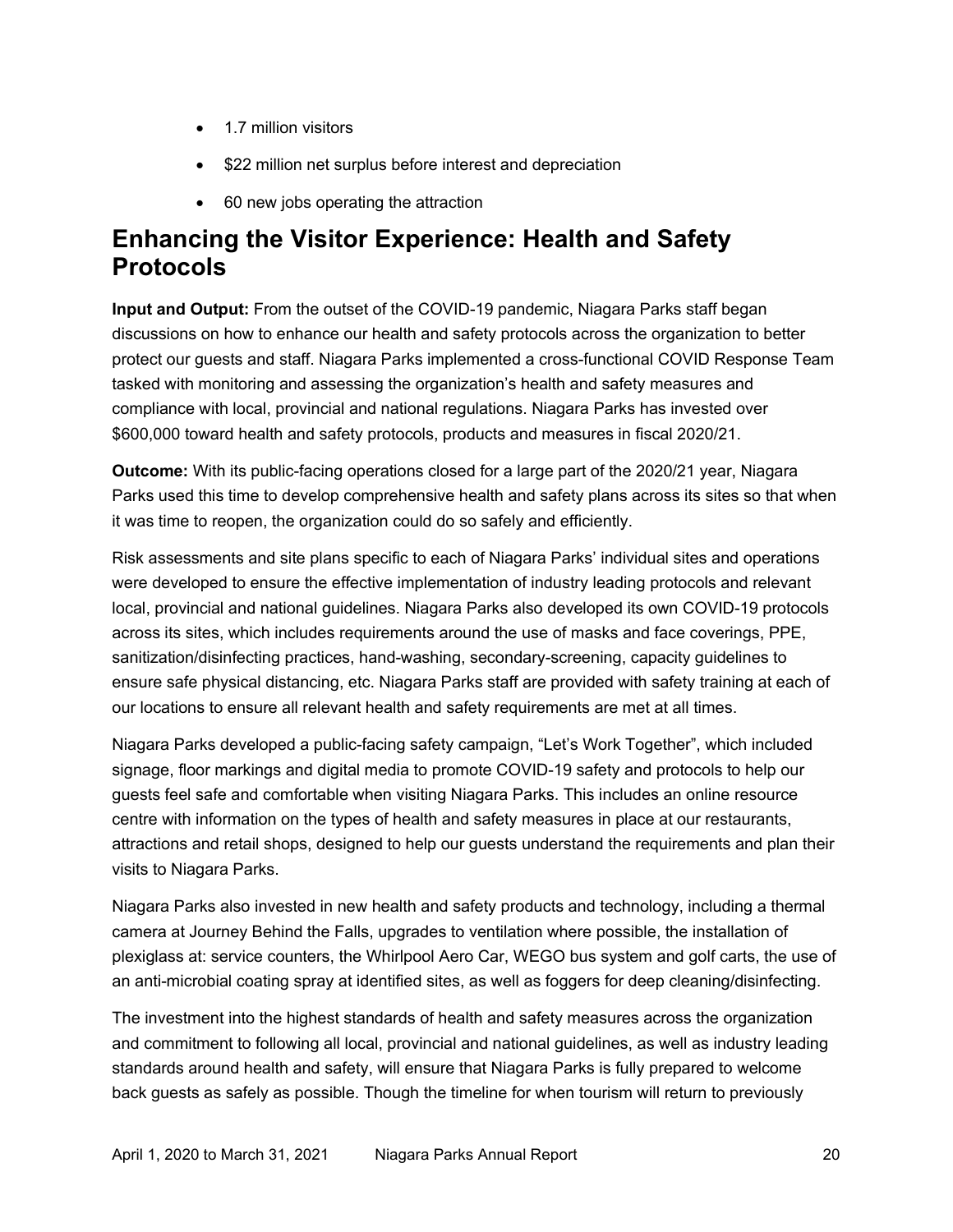recorded numbers is unknown, Niagara Parks is committed to providing all of our guests with the best visitor experience possible.

# **Ensuring Cost Certainty: Workforce Adjustment**

**Input and Output:** Niagara Parks employs a highly skilled and dedicated staff team, encompassing a wide array of industries and backgrounds. To ensure efficient use of its financial resources in the current business climate, while continuing to effectively deliver on its mandate, Niagara Parks implemented a workforce adjustment plan for the organization. The multi-faceted approach to this plan was executed with the goal of maintaining a focus on front-facing services while reducing overall costs related to staffing where possible.

**Outcome:** As a key component of the workforce adjustment plan, Niagara Parks undertook an operational review of two departments: Parks, Environment and Culture and Engineering, Parking and Transportation. The review was conducted with the consulting services of Deloitte, with the objective of assessing the current functions of both departments in delivering on Niagara Parks' mandate and business requirements. The resulting report provided recommendations for future functions and operational structure, along with opportunities for cost savings and the development of KPIs that can be used by the CEO for assessing the impact of the review and future changes.

In immediate response to the COVID-19 pandemic, Niagara Parks developed a progressive workforce management plan, allowing the organization to support staff as much as possible, while effectively managing finances and resources. Seasonal staffing levels were adjusted dynamically throughout the fiscal year in accordance with business needs with required staffing levels reviewed weekly. This resulted in labour cost savings of 43% for the organization during 2020/21, when compared to the previous fiscal year.

 Looking forward, Niagara Parks will continue to explore further opportunities to streamline service delivery across the organization and save costs, while providing "best in class" service. This includes the elimination of duplication of services, and the centralization of key administration functions.

.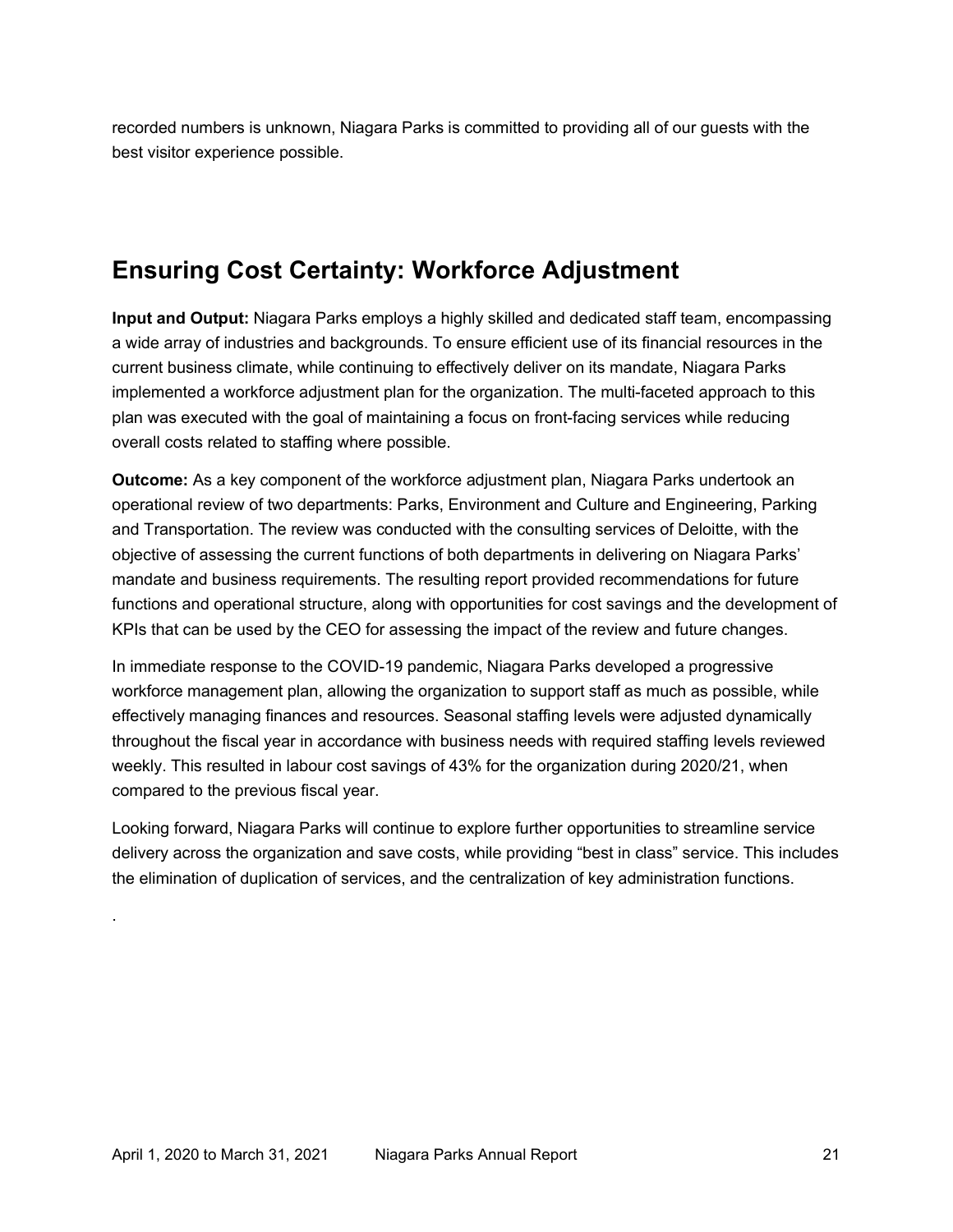# <span id="page-21-0"></span>**Economic Performance – Risk Analysis**

 2020/2021 fiscal year: As outlined in Niagara Parks' Business Plan and reported in Niagara Parks' quarterly reports to the Ministry, the following categories are applied to Niagara Parks' risks: Strategic/Policy/Performance; Accountability/Governance; Operational; Workforce; Information, Technology, and Infrastructure; Other. The following risks and their risk management strategies have been identified for the

### <span id="page-21-1"></span>**Operational**

**Risk Factor:** Further Interruption of Revenue Producing Operations by COVID-19

**Risk Description:** As a self-supporting enterprise agency of the Ministry of Heritage, Sport, Tourism and Culture Industries, Niagara Parks is dependent on the financial success of its revenue producing operations to fulfill its mandate. Over the past fiscal year, Niagara Parks was required to close its public-facing operations on two separate occasions for long stretches of time which severely impacted its ability to generate revenue. The majority of Niagara Parks' revenues are variable and dependent on visitation, while many of its costs related to the stewardship and maintenance of its property are fixed.

**Mitigation Strategy:** Niagara Parks acted quickly to significantly reduce its expenditures related to administration while focusing on the maintenance of critical agency assets during periods when Niagara Parks' public-facing operations were closed. The organization developed robust health and safety plans specific to all of its locations which were informed by the guidance of provincial and regional public health officials. These plans have continued to be updated as the situation evolved by a new cross-departmental health and safety team which will remain in place moving forward to identify potential future risks and develop proactive solutions to address them.

### **Strategic/Policy/Performance**

**Risk Factor:** Redevelopment of the Canadian Niagara Power Decommissioned Generating Station on time and on budget.

**Risk Description:** The redevelopment of the Niagara Parks Power Station is a large-scale construction project to restore and operate the decommissioned historic power plant as the newest attraction for Niagara Parks. The historic power station is the last remaining example of a fully intact, decommissioned hydroelectric plant left in the world. There are risks related to resource and timing constraints, as well as potentially unforeseen challenges raised by working with a historical property.

**Mitigation Strategy:** The business case has been prepared and reviewed with the Ministry. Niagara Parks entered into an agreement with the Ontario Financing Authority to borrow \$25 million to finance capital expenditures in order to develop a new revenue producing attraction and reduce the power plant stabilization liability. Detailed engineering estimates of stabilization components have been completed and Niagara Parks has extensive experience in attractions and undertaking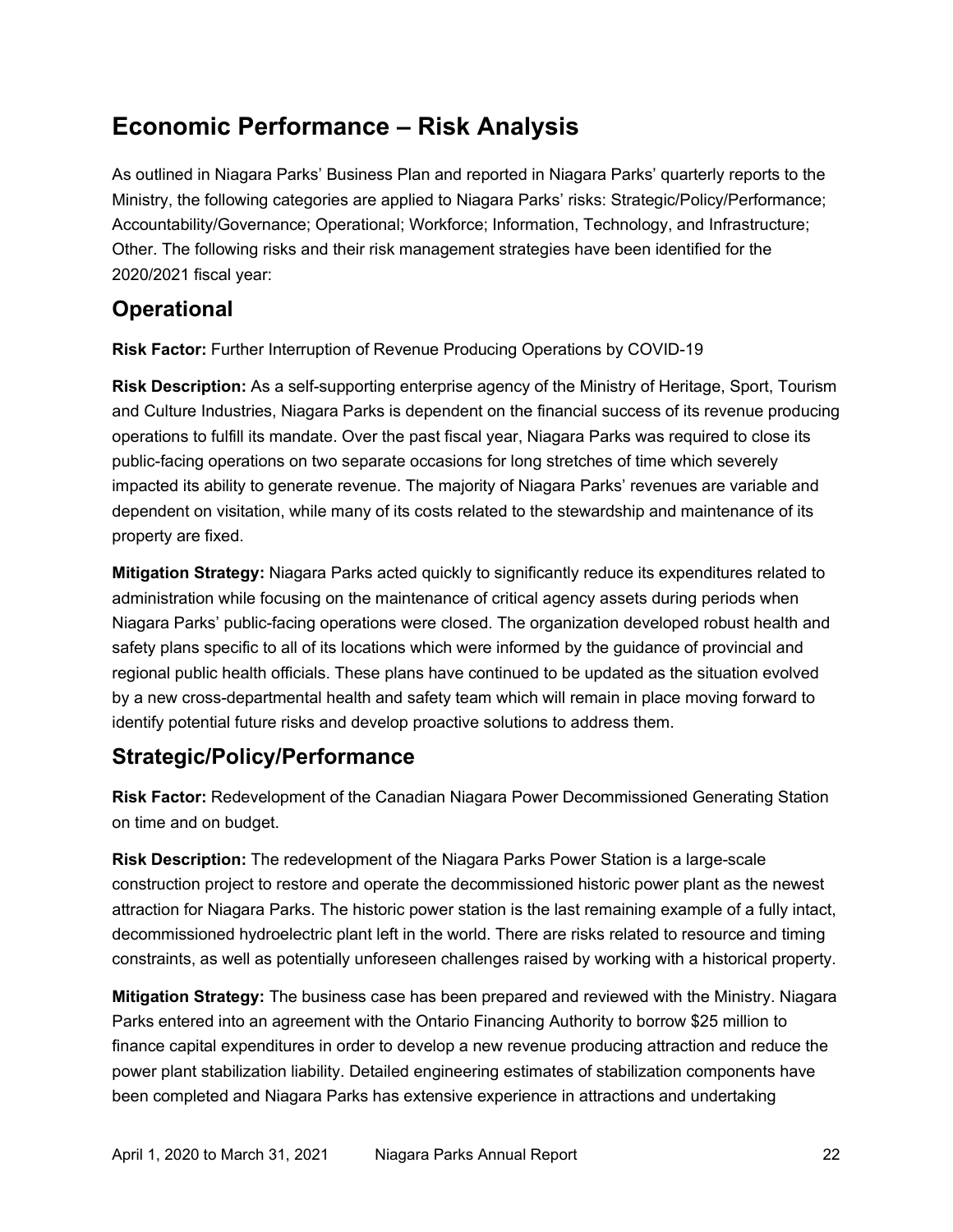significant construction projects. As well, Niagara Parks provides ongoing project updates with the board (monthly) and weekly reviews at the senior management level are conducted to ensure objectives and timelines can be met and that expenditures are monitored carefully and remain within budget.

**Risk Factor:** Ability to Preserve Assets and Deliver on Environmental Stewardship Mandate

**Risk Description:** Niagara Parks relies on its revenue producing operations to fund its environmental and cultural stewardship initiatives. The impacts of COVID-19 in the past fiscal year resulted in Niagara Parks generating only a fraction of its forecasted revenues with further impacts projected into the next fiscal year and beyond. Efforts related to cash conservation and expenditure reduction over the past fiscal year resulted in the deferring of capital works and maintenance projects where possible. Over an extended period of time, this could result in failure to effectively maintain environmental and structural assets to the standard which the organization has in the past.

**Mitigation Strategy:** Niagara Parks has implemented a multi-year capital planning process to inform the strategic prioritization of capital works investments. This includes the integration of a Condition Assessment database. This software offers a comprehensive solution for Niagara Parks staff to monitor the status of the organization's capital assets and provides them with a categorized ranking system to which considers key metrics related to safety, asset integrity and strategic relevance. In addition to this, Niagara Parks continues to seek and identify redundant assets for sale and closely monitor all capital budget expenditures to ensure they align with the revised 10-year capital plan developed with consideration of the revenue impacts resulting from COVID-19.

### **Information Technology and Infrastructure**

**Risk Factor:** Safeguarding of Niagara Parks Secure Digital Information

**Risk Description:** The internet has and will continue to expose all organizations, including Niagara Parks to ongoing the possibility of a damaging cyber-attack which could compromise public confidence and negatively impact revenues. As Niagara Parks increases its use of web based Software as a Solution (SaaS) products to support its business needs, additional risks of malware and ransomware attacks to the Niagara Parks network will continue to be introduced.

**Mitigation Strategy:** Niagara Parks employs a highly experienced and competent IT staff who have augmented their knowledge base with the strategic use of independent consultants for specialized advice and external audits. This approach has led to the implementation of a comprehensive cyberattack defense strategy which includes best-in-class second generation firewalls, rigorous security checklists for SaaS providers, use of industry leading anti-virus software and proactive staff monitoring of emerging cyber threats.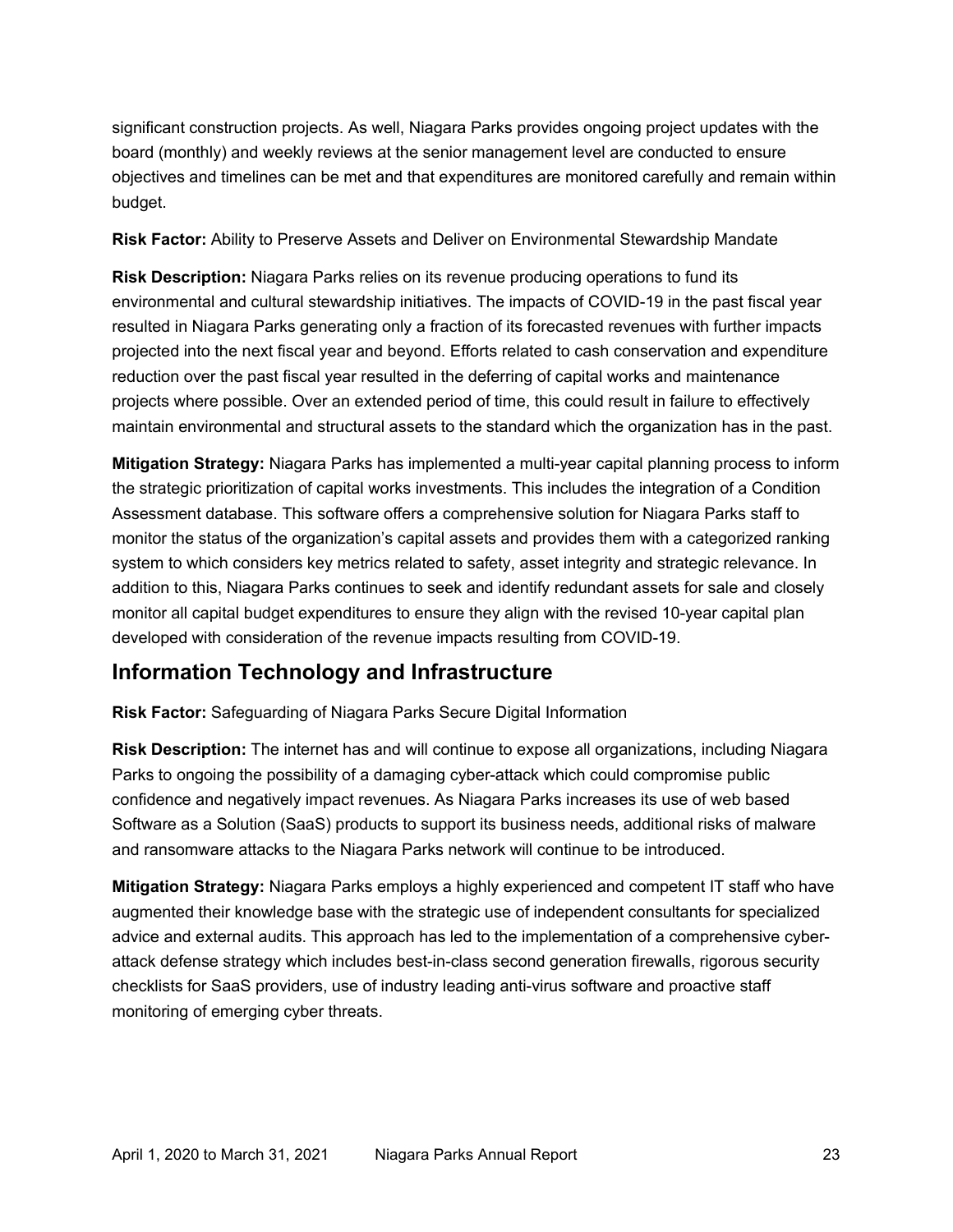### **Other Risks**

**Risk Factor:** Insurance Coverage Costs

**Risk Description:** The COVID-19 pandemic has had an adverse impact on the corporate insurance market, resulting in significantly higher premiums. Property insurance is also proving more difficult to place due to large-scale disasters such as wildfires, flooding and hurricanes causing large claim liabilities around the globe. In order to obtain coverage in March 2020, and again in March 2021, Niagara Parks' premiums and deductibles were both increased significantly.

**Mitigation Strategy:** Appraisals of key property values, such as Table Rock, will ensure properties are not over/under-insured. Prior to submitting insurance claims, conduct cost benefit analyses of claims such as pandemic impact to business interruption. Investigate with the Ministry whether Niagara Parks can obtain coverage through Provincial programs to reduce costs.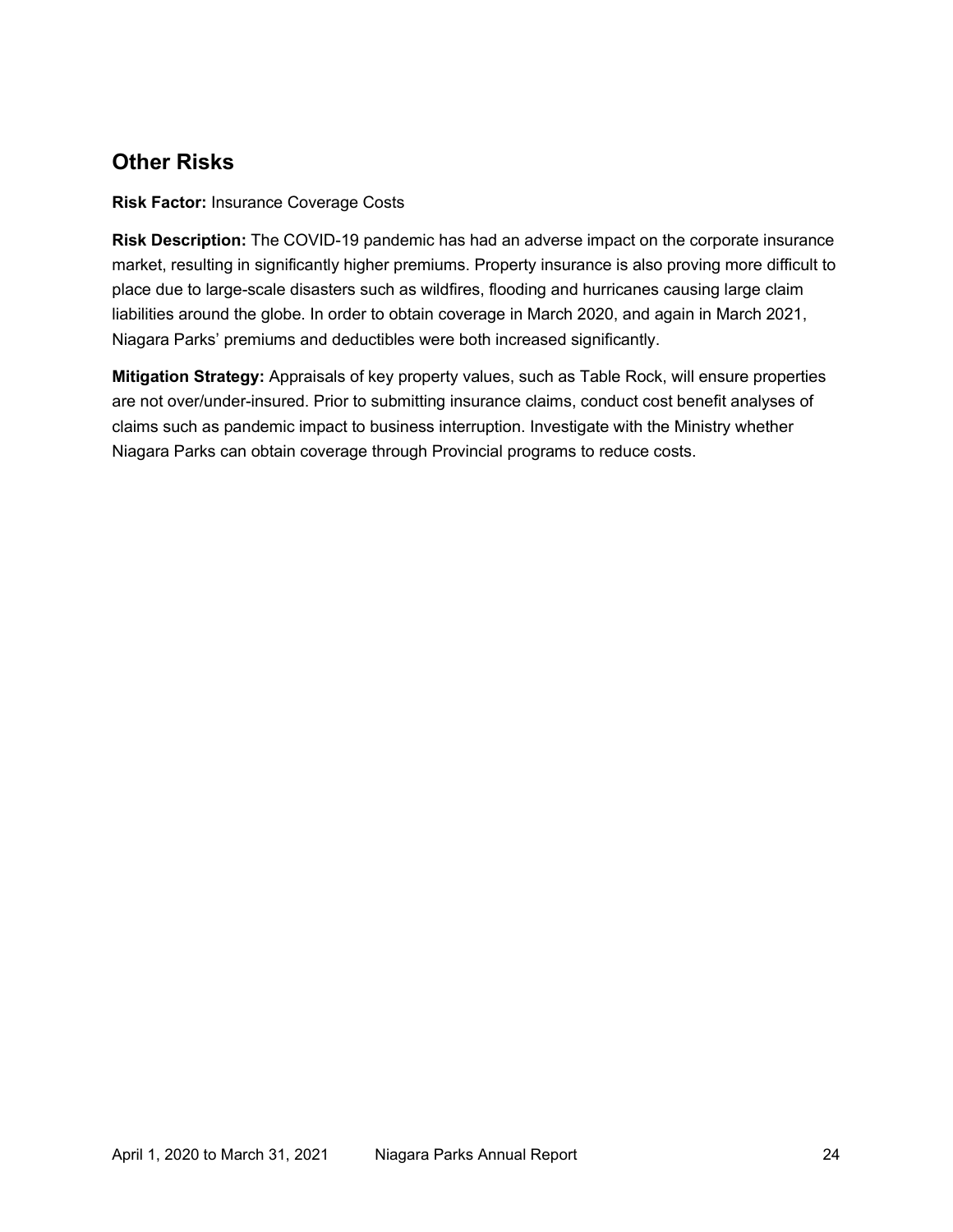# **Business Climate**

| <b>Where the Commission's Dollars Came From</b><br>2020/2021 (April 1, 2020 to March 31, 2021) | <b>Where the Commission's Dollars Went</b><br>2020/2021 (April 1, 2020 to March 31, 2021) |  |  |
|------------------------------------------------------------------------------------------------|-------------------------------------------------------------------------------------------|--|--|
| Boat Tour Lease Agreement - \$6.5 (15%)                                                        | Maintenance $- $14.8M (24%)$                                                              |  |  |
| Zipline and Adventure Course Agreement - \$0.5 (1%)                                            | Working Capital - \$5.1M (9%)                                                             |  |  |
| Gift Shops, Restaurants, & Attractions - (0%)                                                  | Gift Shops, Restaurants & Attractions -<br>\$1.5M(2%)                                     |  |  |
| Land Rent $-$ \$7.5M (17%)                                                                     | Administration - \$9.6M (16%)                                                             |  |  |
| Grant Funding - \$16.9 (39%)                                                                   | Asset Additions - \$19M (31%)                                                             |  |  |
| Construction Loan Advances - \$11.4 (26%)                                                      | Interest Paid - \$1M (2%)                                                                 |  |  |
| Other Income - \$0.8 (2%)                                                                      | Long-Term Debt Repayment - \$2.4M (4%)                                                    |  |  |
|                                                                                                | Strategic Initiatives - \$0.1M (0%)                                                       |  |  |
|                                                                                                | Power Plant Stabilization - \$1.3M (2%)                                                   |  |  |
|                                                                                                | Other Expenses - \$5.9M (10%)                                                             |  |  |
|                                                                                                |                                                                                           |  |  |
| <b>Where the Commission's Dollars Came From</b><br>2019/20 (April 1, 2019 to March 31, 2020)   | <b>Where the Commission's Dollars Went</b><br>2019 (April 1, 2019 to March 31, 2020)      |  |  |
| Boat Tour Lease Agreement - \$15.8M (23%)                                                      | Maintenance $-$ \$21.9M (28%)                                                             |  |  |
| Zipline and Adventure Course Agreement - \$2.3M (3%)                                           | Working Capital - \$3.9M (6%)                                                             |  |  |
| Gift Shops, Restaurants, & Attractions - \$41.3M (59%)                                         | Gift Shops, Restaurants & Attractions \$0<br>$(0\%)$                                      |  |  |
| Land Rent $- $7.4M (11%)$                                                                      | Administration - \$11.5M (15%)                                                            |  |  |
| Grant Funding - \$0.06M (0%)                                                                   | Asset Additions - \$24.6M (32%)                                                           |  |  |
| Construction Loan Advances - \$0 (0%)                                                          | Interest Paid - \$1M (1%)                                                                 |  |  |
| Other Incomes $- $2.7M (4%)$                                                                   | Long-Term Debt Repayment - \$2.5M (3%)                                                    |  |  |
|                                                                                                | Strategic Initiatives - \$0.3M (0%)                                                       |  |  |
|                                                                                                | Power Plant Stabilization - \$0.2M (0%)                                                   |  |  |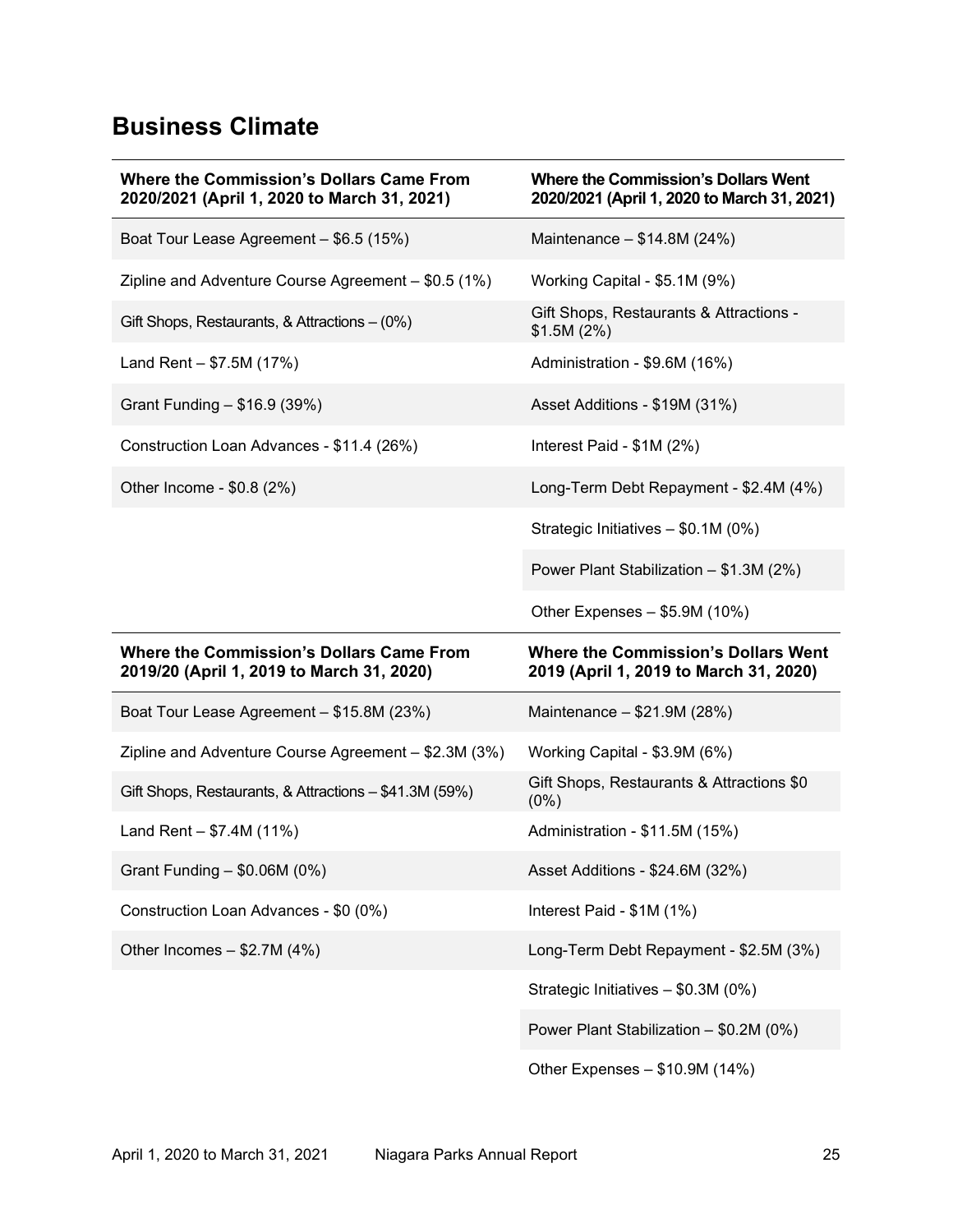### **Comparative Performance – Niagara Parks' Revenue Producing Operations (\$`000)**

| <b>Net Income Before Administrative</b><br><b>Overhead and Depreciation</b> | \$(1,493) | (10%)         | \$41,347 | 42%             |
|-----------------------------------------------------------------------------|-----------|---------------|----------|-----------------|
| <b>Operating Expenditures</b>                                               | \$17,253  | 99%           | \$41,094 | 41%             |
| <b>Gross Profit</b>                                                         | \$15,453  |               | \$80,630 |                 |
| Cost of Goods Sold                                                          | \$1,839   | 11%           | 16,624   | 17%             |
| Revenue                                                                     | \$17,292  | -             | \$97,499 |                 |
|                                                                             | 2020/21   | % of<br>sales | 2019/20  | $%$ of<br>sales |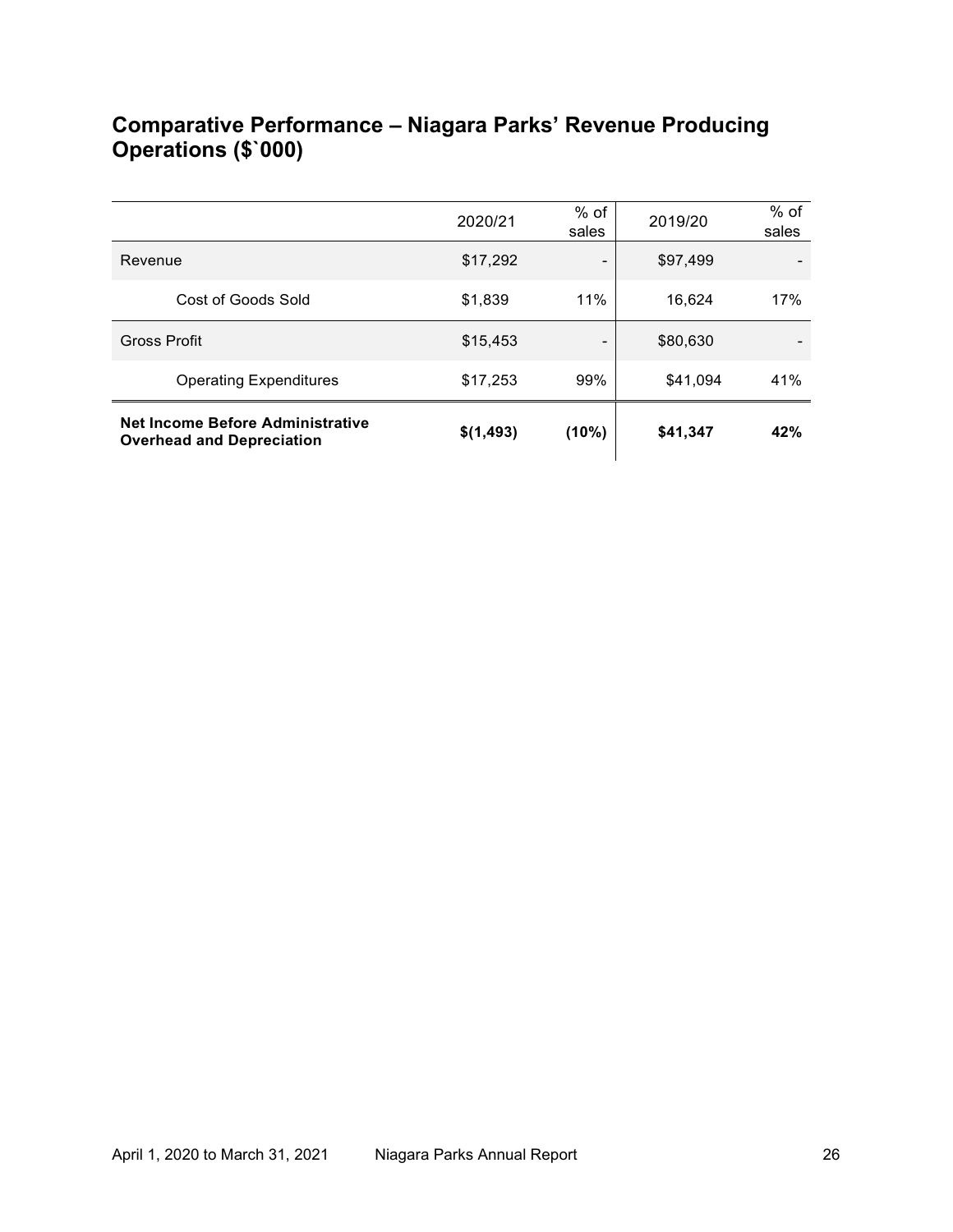# <span id="page-26-0"></span>**Niagara Parks Attendance**

|                                       | April 1, 2020 to<br>March 31, 2021 | April 1, 2019 to<br>March 31, 2020 | Increase /<br>(Decrease) | <b>NOTES</b> |
|---------------------------------------|------------------------------------|------------------------------------|--------------------------|--------------|
| <b>Paid Attractions</b>               |                                    |                                    |                          |              |
| Journey Behind the Falls              | 79,481                             | 903,777                            | (824, 296)               |              |
| <b>Butterfly Conservatory</b>         | 64,450                             | 314,867                            | (250, 417)               |              |
| Whirlpool Aero Car                    | 33,944                             | 133,906                            | (99, 962)                |              |
| <b>White Water Walk</b>               | 62,092                             | 269,847                            | (207, 755)               |              |
| Niagara's Fury                        | $\mathbf 0$                        | 319,014                            | (319, 014)               |              |
| <b>Floral Showhouse</b>               | 12,685                             | 58,509                             | (45, 824)                |              |
| <b>Total</b>                          | 252,652                            | 1,999,920                          | (1,747,268)              |              |
| Golf                                  |                                    |                                    |                          |              |
| Oak Hall Par 3 Golf Course            | $\overline{0}$                     | 1,384                              | (1, 384)                 |              |
| <b>Whirlpool Golf Course</b>          | 30,356                             | 28,154                             | 2,202                    |              |
| Legends on the Niagara                | 67,871                             | 54,701                             | 13,170                   |              |
| <b>Total</b>                          | 98,227                             | 84,239                             | 13,988                   |              |
| <b>Historic Sites</b>                 |                                    |                                    |                          |              |
| Old Fort Erie                         | 2,486                              | 15,678                             | (13, 192)                |              |
| Laura Secord Homestead                | 979                                | 6,990                              | (6,011)                  |              |
| Mackenzie Printery                    | 191                                | 4,486                              | (4, 295)                 |              |
| <b>McFarland House</b>                | 312                                | 2,762                              | (2, 450)                 |              |
| Total                                 | 3,968                              | 29,916                             | (25, 948)                |              |
| <b>Transportation</b>                 |                                    |                                    |                          |              |
| <b>WEGO Transportation</b><br>Service | 88,748                             | 1,332,557                          | (1,243,809)              | Note 1       |
| <b>Falls Incline Railway</b>          | 114,834                            | 1,187,336                          | (1,072,502)              |              |
| <b>Total</b>                          | 203,582                            | 2,519,893                          | (2,316,311)              |              |
| <b>Total Attendance</b>               | 558,429                            | 4,633,968                          | (4,075,539)              |              |

**Note 1:** WEGO attendance represents Green Line ridership along the Niagara Parkway only.